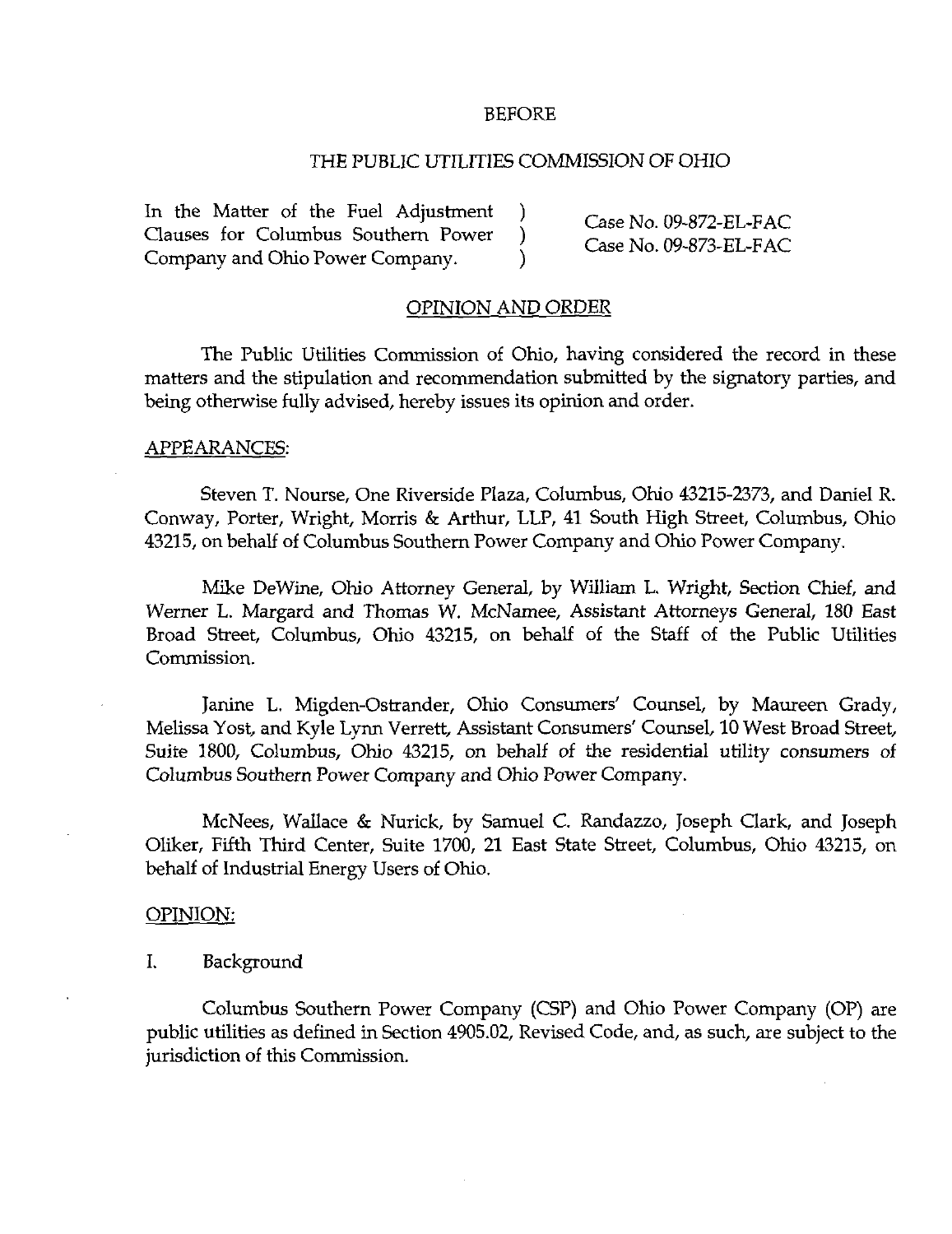On March 18, 2009, the Commission issued its Opinion and Order in CSP's and OP's (jointly, AEP-Ohio or Companies) electric security plan (ESP) cases (ESP Order).<sup>1</sup> By entries on rehearing issued July 23, 2009, and November 4, 2009, the Commission affirmed and clarified certain issues raised in AEP-Ohio's ESP Order, In the ESP Order, the Commission approved fuel adjustment clauses (FAC) for the Companies including an annual audit of the FAC. Further, in the ESP cases, the Commission authorized 2010 rate increases of six percent for CSP and seven percent for OP and 2011 rate increases of six percent for CSP and eight percent for OP.

Pursuant to the Commission entry issued January 7, 2010, in Case Nos. 09-872-EL-FAC and 09-873-EL-FAC (2009 FAC cases). Energy Ventures Analysis, Inc., (EVA) was selected to perform AEP-Ohio's FAC audit for 2009. In accordance with the request for proposal, EVA is performing the audits for 2010 and 2011, unless the Commission determines otherwise. Pursuant to the request for proposal, the Commission reserves the right to rescind the award of future audits.

On May 14, 2010, both redacted and unredacted versions of EVA's management/performance (m/p) and financial audit of AEP-Ohio's FAC for 2009 (audit report) were filed in these cases. By entry issued June 29, 2010, the attorney examiner granted AEP-Ohio's motion for protective treatment regarding certain information contained in the audit report for a period of 18 months, ending on December 29,2011.

The office of the Ohio Consumers' Counsel (OCC), Industrial Energy Users-Ohio (lEU-Ohio), and Ormet Primary Aluminum Company (Ormet) were granted intervention in the 2009 FAC cases in a Commission finding and order issued on January 7, 2010.

In accordance with the attorney examiner's June 29, 2010, entry, the hearing was held in these matters on August 23 and August 24, 2010, at the offices of the Commission. At the hearing, AEP-Ohio submitted a stipulation and recommendation (Ormet stipulation) which was filed in these dockets on August 23, 2010, and signed by the Companies, Staff, OCC, lEU-Ohio, and Ormet Primary Aluminum Corporation (Jt, Ex. 1). Additionally, at the hearing, AEP-Ohio submitted the public and rebuttal testimony of four individuals (AEP-Ohio Exs. 1 and lA through 7 and 7A) while OCC and lEU-Ohio each offered the testimony of one witness (OCC Exs. 1 and lA; lEU-Ohio Exs. 1 and lA). In addition, the redacted and unredacted versions of the audit report were entered into the record without objection (Bench Exs. lA and IB).

As stated previously, a stipulation, signed by AEP-Ohio, Staff, OCC, lEU-Ohio, and Ormet was submitted on the record, at the hearing held on August 23, 2010. Through the stipulation, the parties agree that a determination on the collection of deferrals and

<sup>&</sup>lt;sup>1</sup> In re AEP-Ohio ESP cases, Case Nos. 08-917-EL-SSO and 08-918-EL-SSO, Opinion and Order (March 18,2009).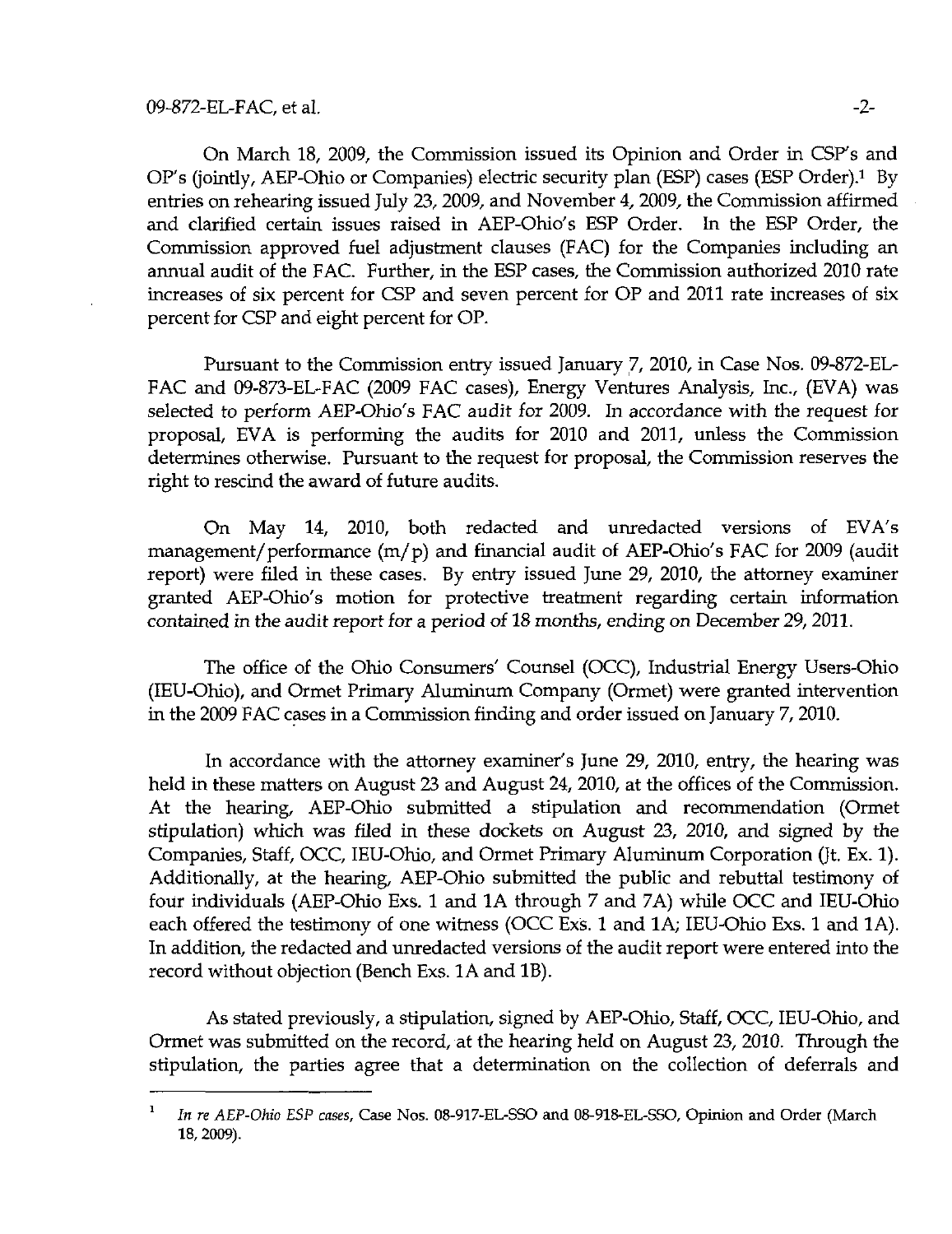### $09-872-EL-FAC$ , et al.  $-3-$

carrying charges associated with an Ormet Interim Agreement is the subject of a pending case before the Commission, In the Matter of the Application of Columbus Southern Power and the Ohio Power Company to Recover Commission-Authorized Deferrals Through each Company's Fuel Adjustment Clause, Case No. 09-1094-EL-FAC, and that issues associated with the Ormet Interim Agreement will be addressed in that proceeding.

On November 30, 2010, a stipulation and recommendation intended to resolve all the issues in this FAC proceeding as well as in the Companies significantly excessive earnings proceeding. Case No. 10-1261-EL-UNC In the Matter of the 2009 Annual Filing of Columbus Southern Power Company and Ohio Power Company Required by Rule 4901:1-35-10, Ohio Administrative Code, was filed on behalf of AEP-Ohio, Staff, the Ohio Hospital Association, the Ohio Manufacturers' Association, The Kroger Company, and Ormet. On December 16, 2010, the Companies filed a notice of withdrawal from the November 30, 2010, stipulation and recommendation thus rendering the stipulation moot.

# II. Summary of the Audit Report

The audit report submitted by EVA and its subcontractor Larkin and Associates PLLC (Larkin) presents the results of the m/ p and financial audit for the fuel adjustment clause which is the mechanism being used to recover prudently incurred fuel, purchased power, and other miscellaneous expenses. The FAC includes; Account 501 (Fuel); Account 502 (Steam Expenses); Account 509 (Allowances); Account 518 (Nuclear Fuel Expense); Account 547 (Non-Steam Fuel); Account 555 (Purchased Power); Account 507 (Rents); Account 557 (Other Expenses); Accounts 411.8 and 411.9 (Gains and Loses from Disposition of Allowance); and Other Accounts. EVA and Larkin (jointiy, auditors) conducted this audit through a combination of document review, interrogatories, site visits, and interviews. Additionally, EVA and Larkin visited the Conesville Coal Preparation Plant and the Conesville power plant. In its initial ESP application, the Companies proposed mitigating the rate impact of any FAC increases on customers by phasing in the new ESP rates by deferring a portion of the annual incremental FAC costs such that total bill increases to customers would not exceed 15 percent during each year of the ESP. The Commission's ESP order, issued on March 18, 2009, modified AEP-Ohio's proposal to mitigate the rate impact on customers by limiting the phase-in of any FAC increases on a total bill basis by seven, six, and six percent for CSP and by eight, seven, and eight percent for OP for years, 2009, 2010, and 2011, respectively. The Commission's ESP order also stated that the collection of any deferrals including carrying costs remaining at the end of the ESP shall occur from 2012 through 2018 as necessary to recover the actual fuel expense incurred plus carrying costs. (Jt. Ex. 1 at 1-2 through 1-3; ESP order at 23.)

The audit report found that AEP-Ohio's fleet is largely coal-based and coal procurement costs are by far the largest component of the FAC. The auditors noted that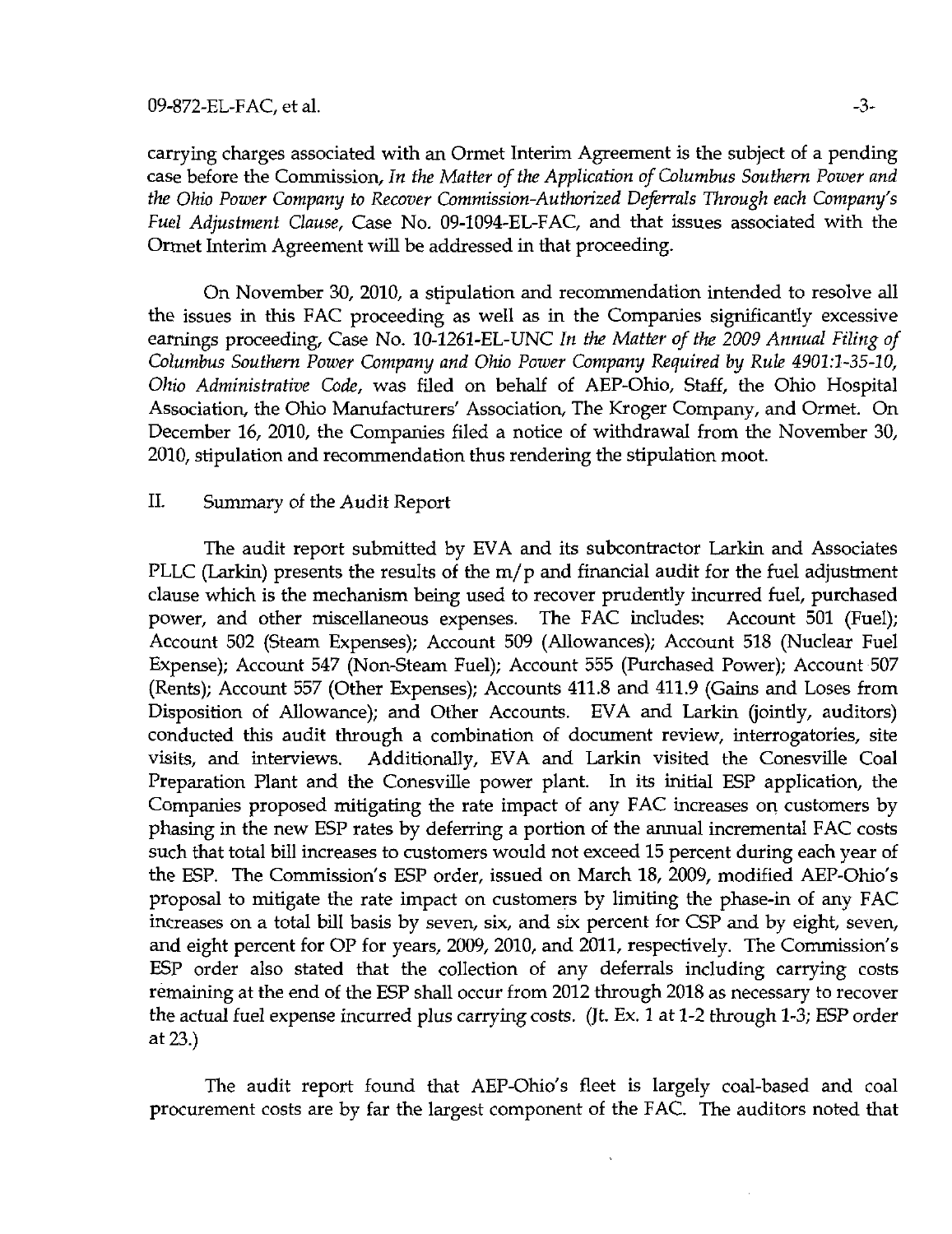since mid-2007, the coal industry has demonstrated unprecedented volatility which has resulted in utility fuel procurement personnel facing enormous challenges. Additionally, from mid-2007 until the third quarter of 2008, a global coal supply/demand imbalance increased the demand for and price of United States (U.S.) coals. In the auditors' opinion, American Electric Power Service Corporation (AEPSC) did an exceptional job during this period particularly with those suppliers that faced financial difficulties. Since the third quarter of 2008, electricity demand slowed as a result of the severe economic recession thus leading many utilities to end up with more coal under contract than needed. Thus, from mid-2007 through the end of 2008, electric utilities went from having to acquire coal under contract to having to manage a surplus of coal inventories. In the auditors' view, AEPSC also did an outstanding job managing its excess coal inventories. The auditors found this to be the case based, in part, on the treatment AEPSC afforded its suppliers, many of which were willing to defer shipments at no cost. Additionally, the auditors noted, AEPSC chose to allow stockpiles to increase rather than pay for reduced shipments which should benefit ratepayers in the long term. AEP's coal costs in 2009 were, according to the auditors, comparable to the coal procurement costs of other nearby utilities. (Jt, Ex. 1 at 1-4 through 1-5.)

The audit report further determines that, at the end of the first year of the FAC, AEP-Ohio experienced a large under-recovery. The under-recovery amounts to \$37.5 million for CSP and \$297.6 million for OP, The auditors note that there many components contributing to the under-recovery but that two coal contract events alone explain more than half of OP's under-recovery. The first decision attributing to the under-recovery was the decision to increase the contract price under two contracts in 2009. This surcharge under the two contracts at issue was a well-considered decision at a difficult time according to the audit report. While expensive, the auditors note that, without the surcharge, an insolvency of this coal supplier would have led to greater expense for AEP-Ohio and ultimately its ratepayers. The second contributing factor was a buy-out of a coal contract in 2007 which resulted in an increase in 2009 fuel expenses. The 2007 buy-out was structured as a Settlement Agreement arising out of contract dispute. According to the auditors, a hindsight review of such a Settiement Agreement is always difficult because its merits need to be considered at the time it was entered into. This Settlement Agreement was effectively a buy-out of the contract with this supplier after 2008. Otherwise, shipments would have continued under the contract through the ESP period. In return for agreeing to the buy-out, AEP received a settlement and a coal reserve in West Virginia. AEP booked the coal reserve as an un-regulated asset in 2008. (Id. at 1-5.)

The audit report further found that AEPSC's fuel procurement operation is run in a professional manner using leading industry practices in acquiring coal and transportation. To support this position, the audit report notes that AEPSC uses a portfolio strategy to purchase coal such that its market exposure at any one time is limited. Moreover, AEPSC purchases most of its coal through competitive solicitations, and AEPSC uses active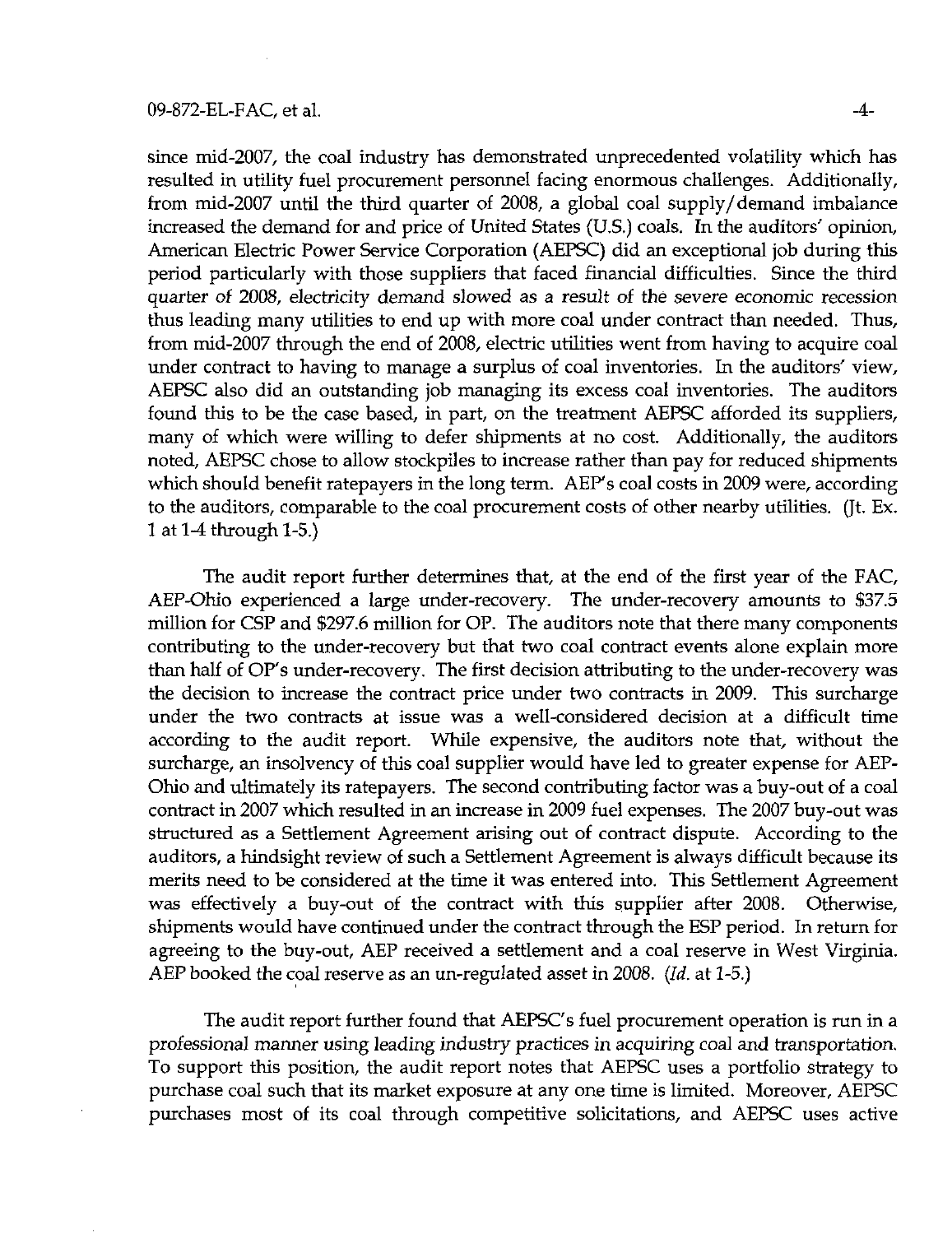# management of its coal supply to match deliveries and burn where possible. The auditors noted that AEPSC was in the process of revising its fuel procurement manual to guide its practices (Id.)

The audit report also addresses AEP-Ohio's coal supply and scrubber retrofit at various generating facilities as well as the reduction in the need for washed coal from the Conesville Coal Preparation Plant due to the conversion of an existing coal supply agreement from unwashed coal to washed coal. The audit report notes that AEP-Ohio has met its 2009 alternative energy obligations through compliance with reduced solar obligations, the purchase of non-solar renewable energy credits (RECs) from wind and landfill gas, purchased solar (RECs), solar installations on two AEP-Ohio service centers, and wind from two purchase power agreements (PPAs). During 2009, the Companies entered into three 20-year PPAs: two for wind and one for solar. The auditors note that the resulting power prices under all three PPAs are high compared to current power prices although competitive with current market prices for renewable power. These PPAs provide no market reopeners or early outs thereby obligating AEP-Ohio to these high rates for 20 years. The auditors note that AEPSC's strategy is to continue to examine all options including self-build options (Id. at 1-6.) Finally, the auditors found that the quarterly FAC filings were made in a timely manner and contained sufficient documentation to support the numbers therein. However, the back-up documentation was less well organized making the audit trail more difficult. Also, the auditors reported that AEPSC was notably well-prepared and responsive to the auditors (Id.)

# III. Management Audit Recommendations<sup>2</sup>

# A. Auditors' Recommendations

The audit report recommends that the Commission should review whether any proceeds from the Settlement Agreement (i.e., the 2008 lump sum payment AEP-Ohio received as well as the West Virgnia coal reserve) should be credited against OP's FAC under-recovery. The auditors note that this buy-out was unique as it occurred during a period in which fuel cost recovery was not regulated yet the entire value received was for tons of coal that would have been shipped during the ESP period. The auditors do not suggest any motivation on the part of AEPSC to transfer value from ratepayers in 2009 to 2011 to an earlier date. Clearly, it was the coal supplier who initiated the Settlement Agreement because the contract price was well below market. Nonetheless, the contract was an OP asset and the value associated with it would have flowed through to OP ratepayers through the ESP period had there not been an early termination of the contract. Further, the difference between the price of the replacement coal and the contract price is

 $2$  The following is a summary of the recommendations from the audit report. The Commission notes that these summaries are in no way intended to replace or supplement the text of the audit report.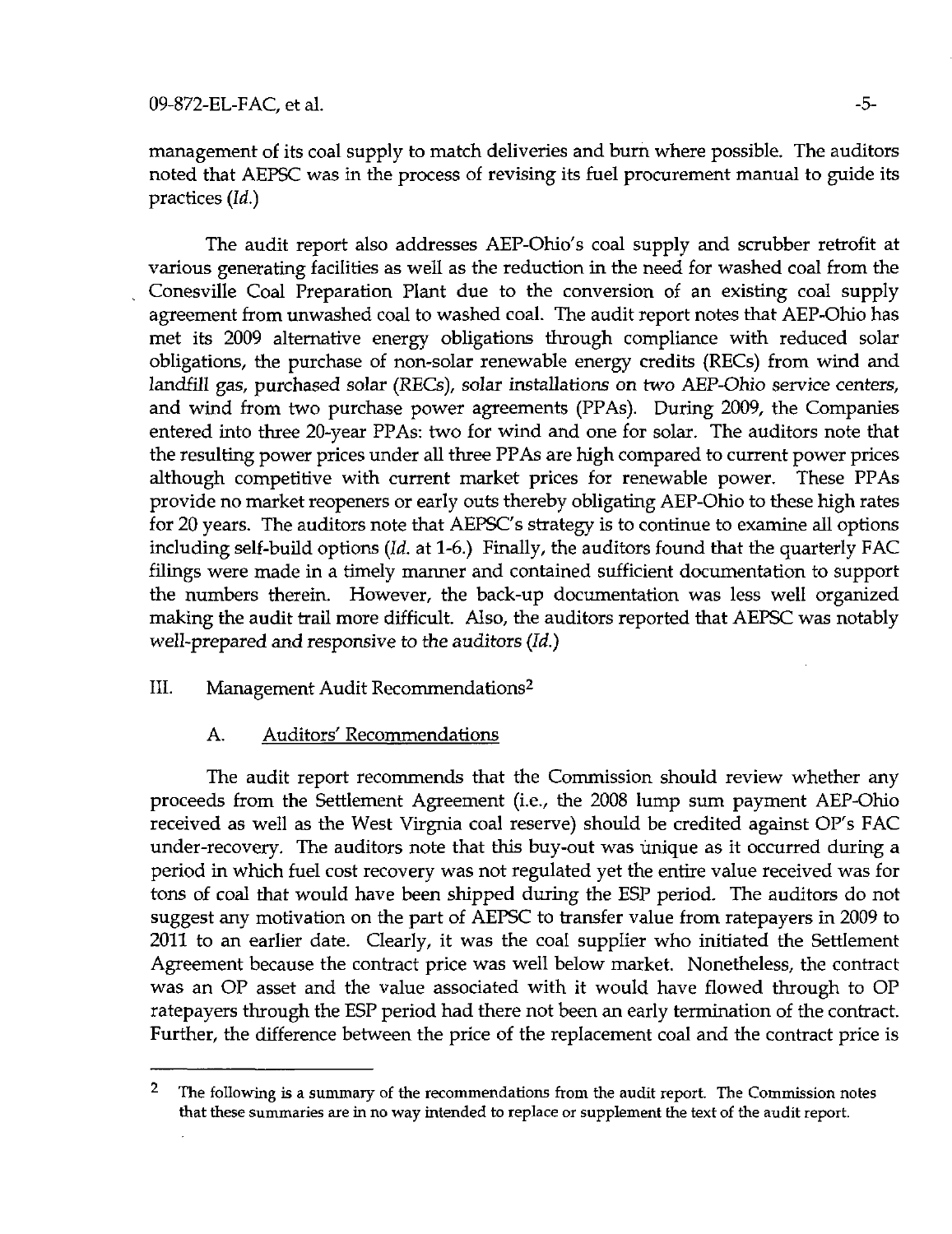one factor behind the large OP FAC under-recovery. Equity suggests that the Commission should consider whether some of the realized value should be credited against the underrecovery according to the auditors. (Id. at 1-6; 2-21 through 2-22.)

The audit report also recommends that coal could become the new swing fuel; therefore, AEPSC should reconsider new coal procurement strategies to avoid overcommitments in the future. Further, the audit report recommends that the next  $m/p$ auditor review the Cardinal 1 scrubber situation and determine what, if any, FAC costs are due to this situation. AEPSC should also undertake a study to determine whether there is an economic justification for continuing to operate the Conesville Coal Preparation Plant. The auditors next recommend that AEPSC should finalize the update of its policies and procedures manual to reflect current business practices and that both the policies and procedures manual and the Conesville Coal Preparation Plant study should be reviewed in the next  $m/p$  audit. Lastly, the audit report recommends that prior to entering into long-term agreements for renewables with fixed pricing, AEP-Ohio should fully evaluate self-build and biomass co-firing alternatives and should explore contract options that would provide some protection in the event that the contract pricing for power and/or RECs diverge with market prices. (Id. at 1-7.)

### B. AEP-Ohio's Position on Management Audit Recommendations

AEP-Ohio witnesses generally testified that the Companies are either in agreement with or not opposed to the auditor's m/ p recommendations 2 through 6 found at pages 1- 7 of the audit. Regarding m/ p audit recommendation 2, the reconsideration of new coal procurement strategies, AEP-Ohio witness Rusk testified that the Companies agree with the recommendation and are currently undertaking such an effort (Co. Ex. 2 at 3). AEP-Ohio witness Nelson testified regarding  $m/p$  audit recommendation 3 that the Companies are not opposed to a review of the audit period operational issues concerning the Cardinal 1 scrubber in the next fuel adjustment clause proceeding (Co. Ex. 3 at 8-9). Regarding m/ p audit recommendation 4, AEP-Ohio witness Rusk explained that AEPSC has already begun an effort to study the continued use of the Conesville Preparation Plant with the goal of formulating a recommendation on this facility for the next management performance audit (Co. Ex. 2 at 4). AEP-Ohio witness Rusk also testified regarding m/ p audit recommendation 5. Mr. Rusk observed that AESPC is currently updating its fuel procurement policies and should have those updates in time for the next  $m/p$  audit. However, Mr. Rusk clarified that these revisions are focused on procurement policies and not focused on procurement procedures as the Companies believe that the current approach results in the efficient procurement of fuel at the lowest reasonable cost. (Id. at 5.) Regarding  $m/p$  audit recommendation 6, that the Companies should fully evaluate and explore self-build and biomass co-firing alternatives before entering long-term agreements for renewables with fixed pricing, AEP-Ohio witness Simmons testified the Companies are constantly exploring the most cost effective sources of renewable generation. Witness Simmons explained that bio-mass is one renewable already under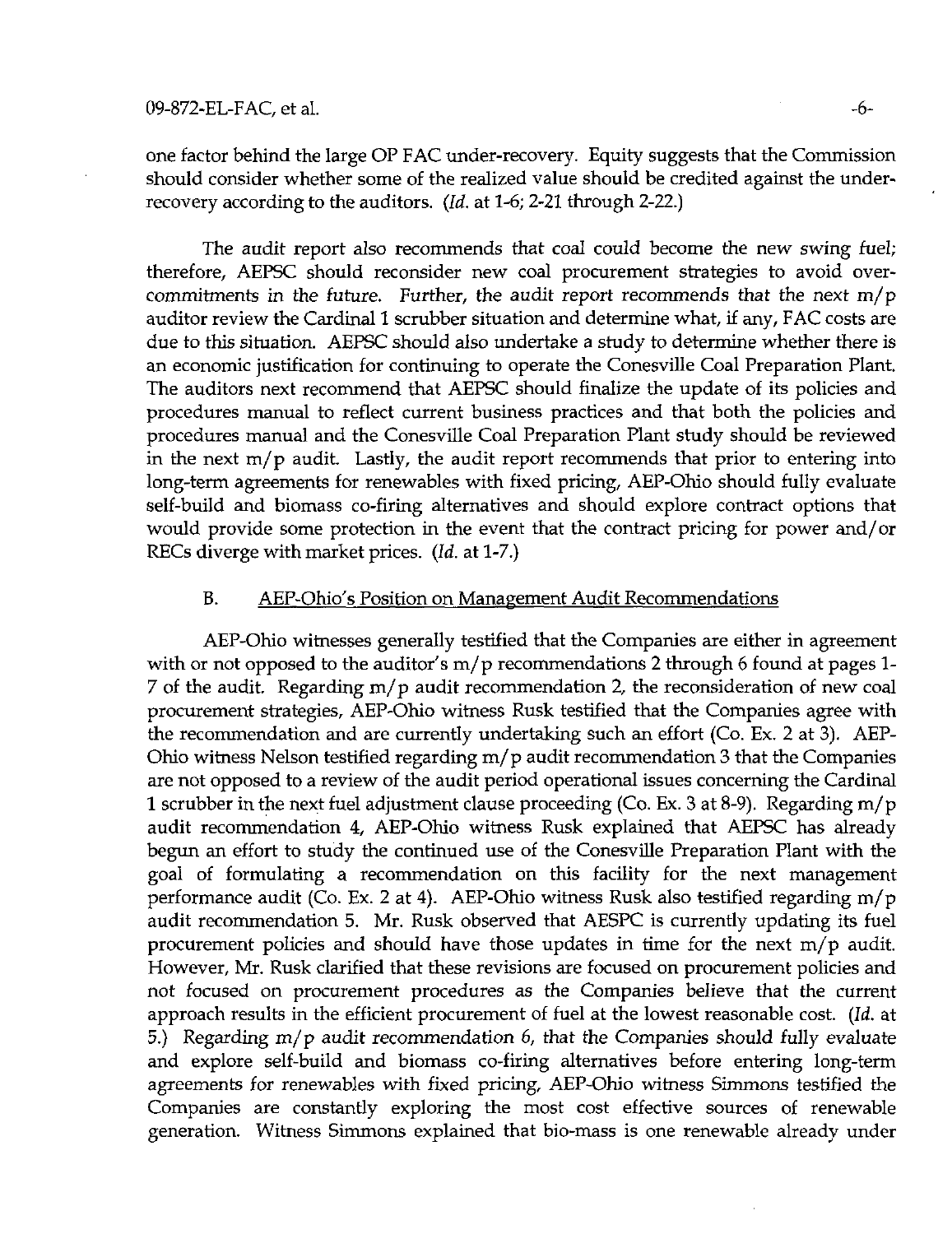consideration. The witness discussed two requests for proposal issued by AEPSC in 2010, one for bio-mass and one for a pre-blended bio-mass and coal mixture. Additionally, AEPSC is also considering other co-firing alternatives such as biodiesel. Finally, witness Simmons testified that the self-build option is being evaluated but is less likely without a clear cost recovery path, (Co. Ex. 4 at 4-6.) The sole m/ p audit recommendation that generated substantial disagreement among the parties and was the primary focus of the hearing and post-hearing briefs involved m/ p audit recommendation 1 discussed in detail below.

# C. Disputed Management Audit Recommendation 1

Management audit recommendation 1 states that:

EVA believes that the PUCO should review whether any proceeds from the Settlement Agreement should be a credit against OPCO's FAC underrecovery. This buy-out is somewhat unique as it occurred during a period in which fuel cost recovery was not regulated yet the entire value received was for tons that would have been shipped during the ESP period.

# 1. AEP-Ohio's Position

AEP-Ohio maintains that, contrary to the position of OCC and lEU-Ohio, it is important to note that the explicit language of  $m/p$  audit recommendation 1 is limited to deciding whether proceeds from the 2008 Settiement Agreement should be used to offset OP's under-recovery of fuel costs in 2009 (Jt. Ex. 1 at 1-6). The Companies explain that the proceeds of the 2008 Settlement Agreement include a lump sum payment (made in three equal payments) and a coal reserves asset located in West Virginia AEP-Ohio witness Dooley testified that a substantial portion of the lump sum payment was already credited, in part, against 2009 fuel costs flowed through the FAC with the other portion to be credited against 2010 fuel costs flowed through the FAC (Cos. Ex. 1 at 4), Moreover, according to AEP-Ohio, the present value of the undeveloped, unpermitted coal reserve is simply not known, but, in any event, the coal reserve is an OP asset that ratepayers have no claim upon. Additionally, the Companies note, the auditor clarified that the separate 2008 Delivery Shortfall Agreement was not a part of the equity issue raised in m/ p audit recommendation 1. The auditor further clarified, according to the Companies, that EVA was not making a recommendation but merely felt that the Commission should consider the issue (Tr. I at 38). AEP-Ohio states that, while the auditor may have had good intentions in raising this equity issue, it would be inappropriate for the Commission to entertain the notion because it creates a host of legal issues and because the issue is susceptible to expansion of the issue as OCC and lEU-Ohio have done.

Contrary to the positions of IEU-Ohio and OCC, discussed below, the Companies, citing to the ESP Cases order at 20-22, assert that the Commission fully understood and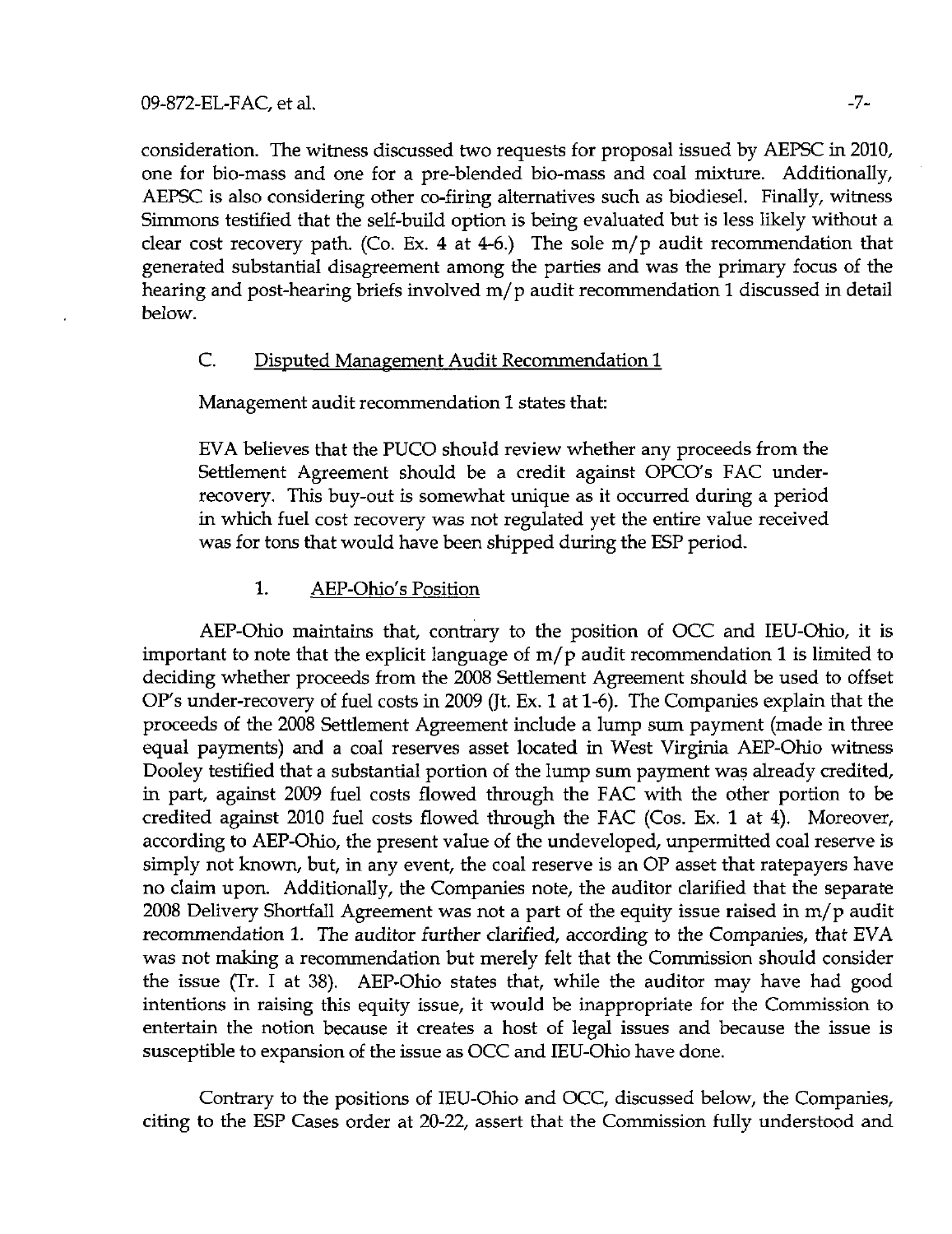expected that the projected magnitude of the OP fuel deferrals by the end of the ESP was approximately \$550 million and the Commission built this factor into the structure of the rate cap/phase-in plan as part of the modified ESP. AEP-Ohio claims that the opportunistic positions of OCC and lEU-Ohio constitute selective and unlawful retroactive ratemaking in violation of Keco Industries, Inc., v. Cincinnati & Suburban Bell Tel. Co. (1957), 166 Ohio St. 254 and Lucas Cty. Commrs. v. Pub. Util. Comm. (1997), 80 Ohio St.3d 344. Additionally, the Companies maintain that, pursuant to the determinations made in the ESP cases and the entry in this proceeding, the audit period is for 2009 and the prudence review must be limited to 2009 fuel procurement activities. These two key Commission determinations involving operation of the FAC mechanism during the ESP were fully adjudicated and decided as part of the Commission's decision in the ESP case. Thus, these determinations are res judicata and cannot be relitigated or reapplied on a retroactive basis. See Ohio Consumers' Counsel v. Pub. Util. Comm. (2006), 111 Ohio St.3d 300, 318; Ohio Consumers' Counsel v. Pub. Util. Comm. (1985), 16 Ohio St.3d 9,10.

Moreover, the Companies assert that the FAC baseline was a hotly contested, fully litigated issue decided in the ESP cases and cannot now be modified in this case. AEP-Ohio asserts that the Commission and the parties understood in the ESP cases that adopting a lower FAC baseline created a higher non-FAC generation rate which when coupled with the rate caps adopted as part of the modified ESP resulted in large fuel deferrals recoverable in the future through a nonbypassable surcharge on all customers in order to mitigate a larger initial rate increase. These are the same fuel deferrals OCC and lEU-Ohio are challenging at the Ohio Supreme Court claims AEP-Ohio. Since these same issues have been appealed to the Ohio Supreme Court, the Companies aver that any attempt to collaterally attack the FAC in this proceeding should not be entertained. As a final matter AEP-Ohio opines that each of the 2008 agreements raised by OCC and lEU-Ohio were prudently adopted and the Commission should not disturb any continuing effects of those agreements, especially given that each agreement was entered into by OP prior to commencement of the ESP's new FAC and before the 2009 audit period.

# 2. lEU-Ohio's Position

lEU-Ohio maintains that the record reflects that the Companies received benefits or value in return for the voluntarily renegotiated contracts, that the Companies accounting failed to flow through the benefits of the voluntarily renegotiated contracts, and that, as a result, customers paid more in fuel costs in 2009 than they would have had AEP-Ohio not renegotiated certain contracts. Specifically, lEU-Ohio states that the Commission should credit to customers the full benefit of the voluntary 2008 Settlement Agreement. In this regard, lEU-Ohio recommends crediting the full lump sum cash payment resulting from the 2008 Settlement Agreement rather than only a portion of the lump sum payment as the Companies have done (lEU-Ohio Ex. 1 at 6). Additionally, lEU-Ohio argues that the Commission should direct the auditor in the next  $m/p$  audit to review and provide a current valuation of the West Virginia coal reserve to be credited against OP's FAC under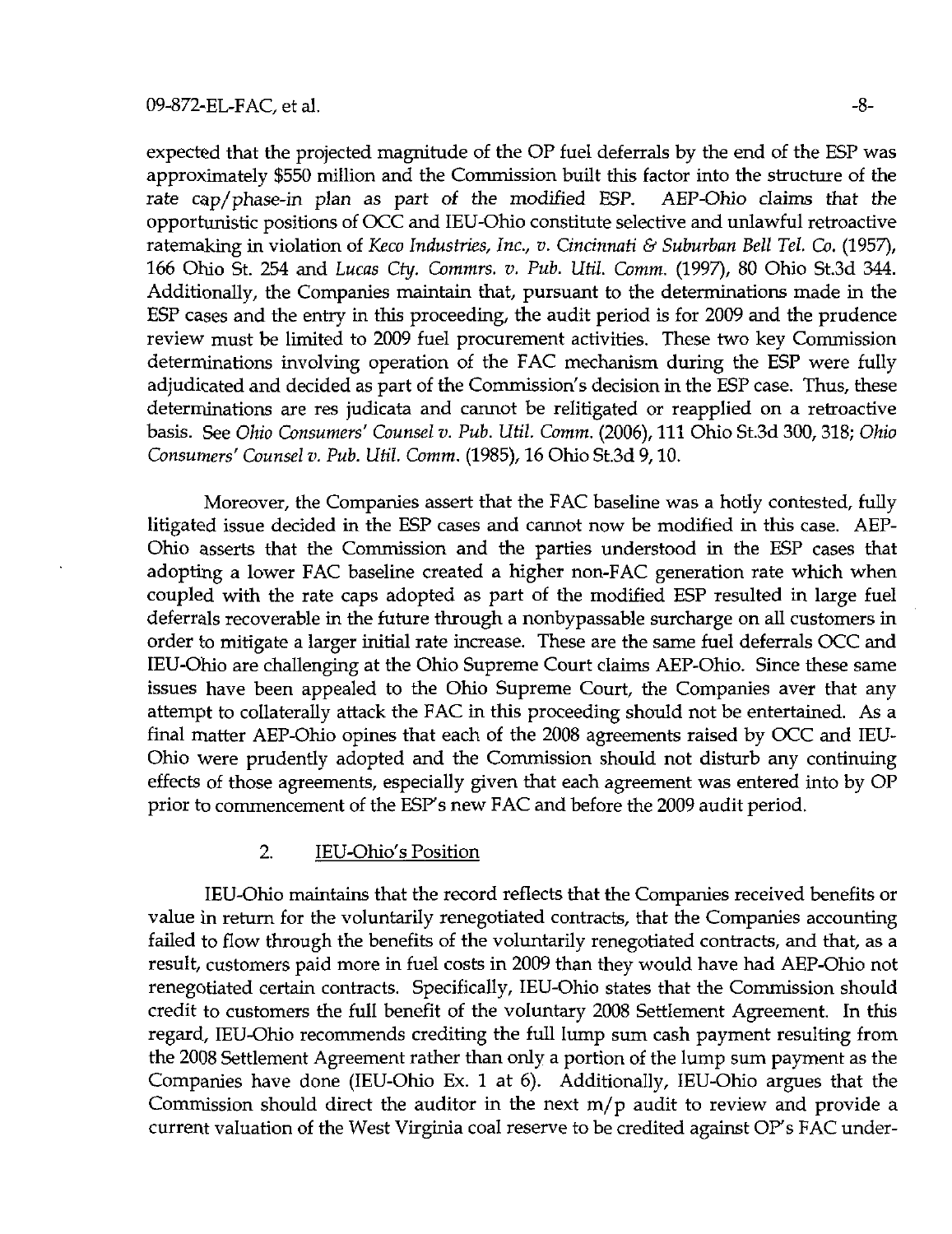recovery that AEP-Ohio will begin collecting in 2012. In the meantime, however, lEU-Ohio recommends that the Commission use the booked value of the West Virginia coal reserve to make an initial downward adjustment to the OP FAC under-recovery. (Id. at 7.) Crediting the booked value to the under-recovery now, claims lEU-Ohio, will ensure that customers do not pay carrying costs associated with the booked value while the Commission works to ensure a more accurate valuation of the West Virginia coal reserve. Additionally, claims lEU-Ohio, the booked reserve credit will not impact rates or harm OP's cash flow due to OP's FAC under-recovery deferral, lEU-Ohio also maintains that the Commission should credit against the OP FAC under-recovery the full value of the note receivable by the Companies for the remaining 2008 tonnage that was never delivered as a result of the 2008 Buyout Agreement (Id. at 5).

As an alternative recommendation, lEU-Ohio states that the Commission credit against OP's FAC under-recovery the difference between the coal contract price under the contract subject to the 2008 Settlement Agreement and the price per ton paid for the replacement coal multiplied by the number of replacement tons of coal purchased during 2009 (Id. at 8). The primary benefit of this option is one of administrative convenience claims lEU-Ohio as it does not require either a future auditor or the Commission to make a subsequent determination of the value of the West Virginia coal reserve (Id.). Adopting this option would moot the need to determine whether the full benefit of the lump sum 2008 Settiement Agreement should be credited to customers, the need to properly determine the value of the West Virginia coal reserve, and a determination of whether to credit customers for the proceeds of from the subsequent 2008 Buyout Agreement (Id. at 9).

The last adjustment recommended by lEU-Ohio involves a 2008 Contract Support Agreement. Under the 2008 Contract Support Agreement, CSP agreed to increase the base price for a certain tonnage of coal during 2009 with the option for CSP. to acquire coal at a discount off the market price per ton for two three-year extensions of the agreement beginning in 2013. lEU-Ohio recommends that the Commission require CSP to refund the increased price per ton that AEP-Ohio agreed to pay for coal during 2009 as part of the 2008 Contract Support Agreement to its FAC customers and account for the total increase as a deferred expense with no carrying costs (Id. at 11-12). Should the Commission determine that carrying costs on the deferred expense are appropriate, lEU-Ohio argues that the carrying costs should be a debt-only rate. The deferred expense would then be amortized if and when CSP actually exercises the options for the respective three-year extensions of the 2008 Contract Support Agreement beginning in 2013. (Id.) Without this adjustment, lEU-Ohio claims that the present customers incurred higher costs for coal in 2009 but have no assurance that they will receive any of the future benefits. lEU-Ohio concludes by noting that its recommendations more fairly balance the benefits and costs associated with the coal supply contracts.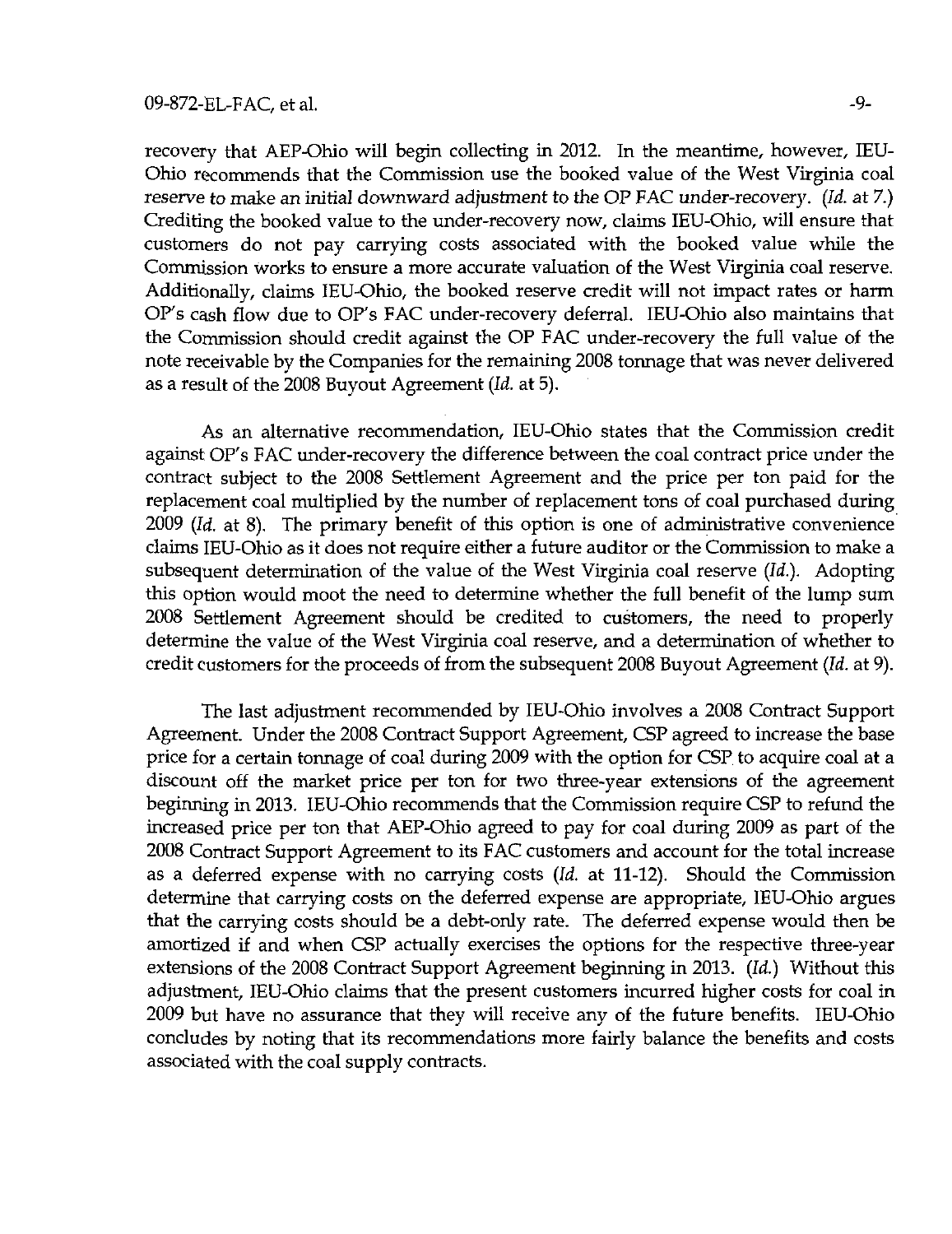In response to AEP-Ohio's case-in-chief, lEU-Ohio urges the Commission to direct the Companies to provide its customers the benefits due them from the voluntary coal contract negotiations. lEU-Ohio also took issue with the Companies' claims that the relief requested by the intervenors and by Staff involves retroactive ratemaking and is prohibited under Keco and Lucas Cty. Keco is inapplicable, argues IEU-Ohio, as that case involved traditional regulation and did not involve issues associated with a selfreconciling automatic adjustment clause. Even if the Commission were to find some credibility in AEP-Ohio's argument, lEU-Ohio maintains that the Commission could easily remedy that situation by merely repricing the coal as outlined in the testimony of lEU-Ohio witness Hess (Id. at 7-8).

lEU-Ohio also urges the Commission to reject the Companies' claims that the Commission is merely limited to looking at fuel procurement activities during calendar year 2009. lEU-Ohio notes that AEP-Ohio's own witness acknowledged that in conducting the 2009 audit that it was necessary for the auditor to determine whether contracts entered into prior to the audit period had any impact on audit period costs (Tr. I at 162-163). AEP-Ohio's claims of res judicata are also suspect, lEU-Ohio avers, as neither claim preclusion nor issue preclusion, two necessary components of res judicata, apply in this instance. lEU-Ohio next takes issue with the Companies' position that the parties are attempting to illegally relitigate the FAC baseline established in the ESP case. Neither the intervenors nor Staff advanced proposals to modify the FAC baseline asserts lEU-Ohio.

lEU-Ohio next disputes the Companies' argument that the intervenors are claiming a property ownership interest in the coal reserve for ratepayers. lEU-Ohio asserts that nowhere did the intervenors or Staff claim such an ownership interest but simply that the benefits that have been deprived of OP customers be netted against the costs that OP has billed and collected from customers. Next, lEU-Ohio maintains that it is not challenging the appropriateness of the accounting based on any conflict with GAAP, but rather makes a ratemaking recommendation for the Commission's consideration. Lastly, IEU-Ohio avers that, contrary to the Companies position, lEU-Ohio did consider the production bonus payment made in 2008 and agreed that the FAC customers had paid their fair share of the costs of that contract (Tr. II at 255). For these reasons, lEU-Ohio urges the Commission to adopt its recommendations to more fairly balance the benefits and the costs associated with the coal supply contracts discussed in this proceeding.

### 3. OCC's Position

OCC submits that AEP-Ohio is attempting to pass on to its customers all of the Companies costs under certain fuel procurement contracts, while keeping the majority of the benefits acquired in the contracts, thereby causing its customers to pay more fuel cost than authorized by law in violation of Section 4928.143(B)(2)(a), Revised Code, and Rule 4901:l-35-03(C)(9)(a)(ii), O.A.C For example, similar to the position taken by lEU-Ohio, OCC asserts that the Companies 2008 Settlement Agreement produced added costs for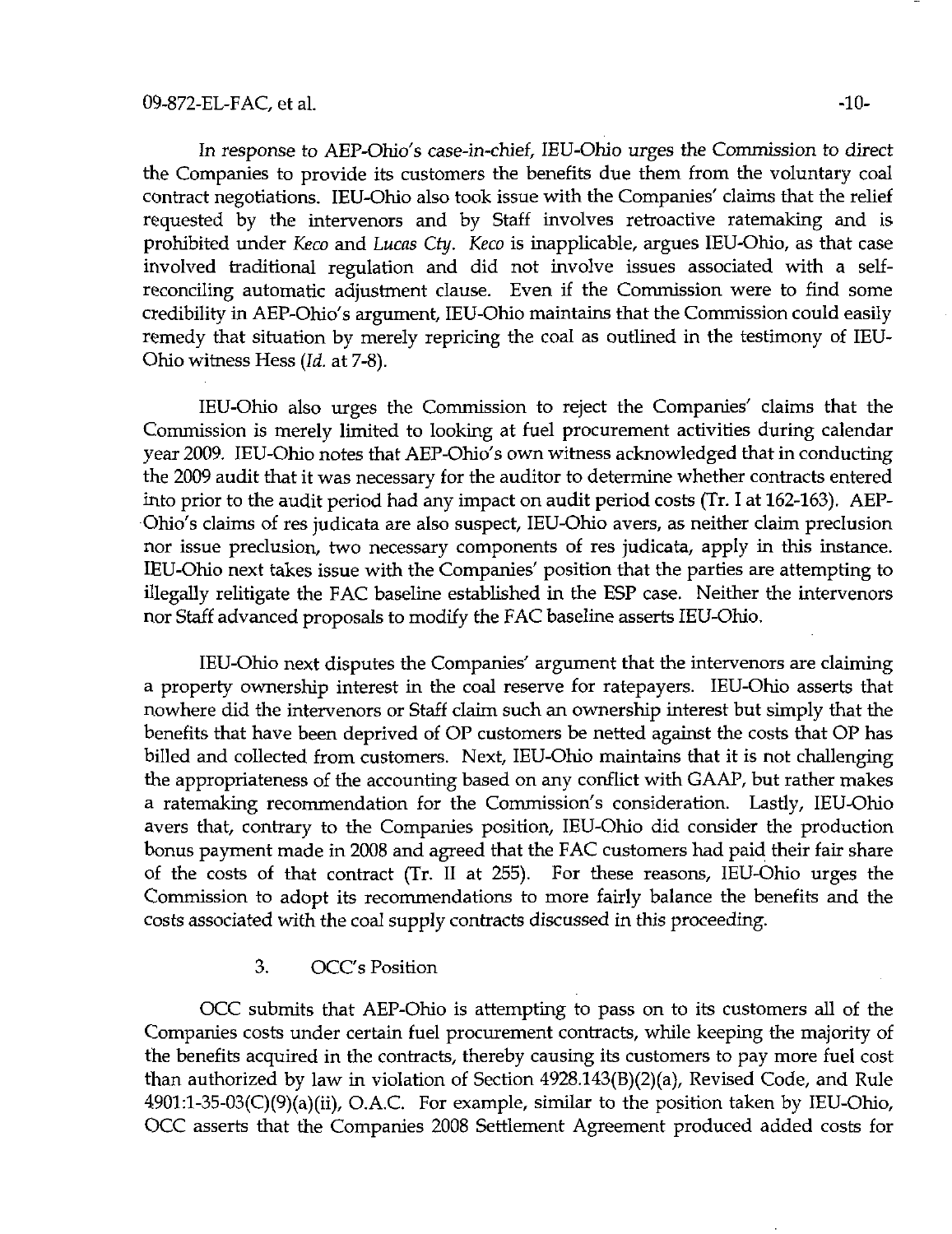### 09-872-EL-FAC, et al.  $-11-$

customers while AEP-Ohio only shared a portion of the lump sum payments the Companies received as well as only a portion of the West Virginia coal reserve. Another example of AEP-Ohio passing along increased costs while keeping the majority of the benefits is the renegotiated coal procurement contract whereby AEP-Ohio agreed to pay the coal provider an increased price of coal per ton during 2009 while having the opportunity to receive a per ton discount on all tons of coal delivered from 2013-2018.

To prevent AEP-Ohio from recovering more fuel cost from its customers than the Companies should under law, OCC submits that the Commission should order that AEP-Ohio's customers receive the financial benefits from the Companies fuel procurement contracts through immediate credits to AEP-Ohio's FAC deferral balance. As previously discussed, those fuel procurement benefits that should be credited against the FAC deferral balance include the full lump sum payment and the fair value of the West Virginia coal reserve that was part of the settlement agreement as well as the fair value of the coal market price discount option for future coal delivery negotiated as part of the 2008 Contract Support Agreement. Any delay in applying these credits will unnecessarily increase the burden to the customers of OP because the carrying charges associated with OP's fuel cost deferral can exceed  $$10$  million every three months (OCC Ex. 1 at 16).

Responding to the Companies' arguments, OCC asserts that the underlying ESP decision and the January 7, 2010, entry in this case do not limit the Commission's review of AEP-Ohio's fuel procurement contracts to only those entered into during the 2009 FAC period. Additionally, OCC argues that neither OCC nor lEU-Ohio are attempting to "claw back" revenue from a prior rate plan as argued by AEP-Ohio. Moreover, the FAC baseline is not relevant, claims OCC, to the issue of requiring AEP-Ohio to recover only its actual fuel cost nor does the FAC baseline constitute res judicata. OCC's final argument is that requiring AEP-Ohio to recover only its actual fuel cost does not constitute selective or retroactive ratemaking as argued by the Companies.

4, Staff's Position

As a general matter. Staff supports the findings and recommendations contained in the Audit Report and recommends that those recommendations be adopted by the Commission. Staff acknowledges that the Companies are entitied to recover the costs of fuel but only to recover the true cost incurred. In other words, Staff asserts that any proceeds received offsetting the cost of fuel should be credited against under-recoveries, regardless of the period in which the proceeds are recognized. Since the value of such credits cannot be determined at this time. Staff recommends that the Commission direct the auditor to evaluate the value of proceeds received by the Companies and not credited either to the FAC or to deferred under-recoveries and make recommendations in the next audit proceeding as to the value to be credited.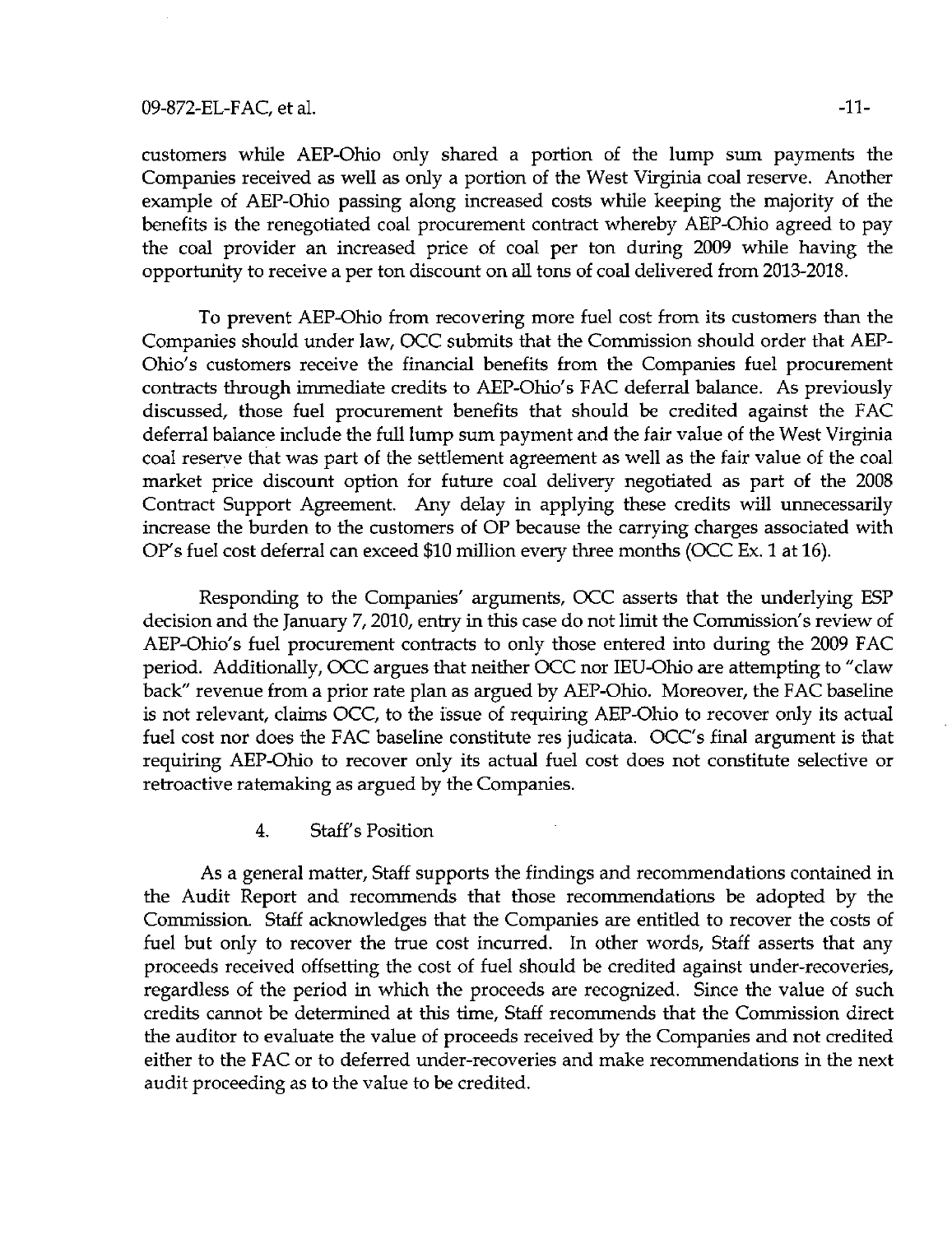Responding to a number of AEP-Ohio arguments. Staff notes that arguments concerning prohibited retroactive ratemaking and imprudence are irrelevant and have not been raised by the auditor's report. AEP-Ohio's arguments concerning regulatory accounting are rejected by Staff as the Commission and not the Companies determine the appropriate accounting for regulatory purposes. Staff does agree with the Companies that Ohio ratepayers do not own the coal reserves that were part oi the Settlement Agreement, however, Staff asserts that the value of the coal reserves is part of the cost of fuel and therefore should be examined by the next auditor.

### D. Commission Conclusion on Management Audit Recommendations

Initially, the Commission notes that there were very few concerns raised by the parties as to the auditor's  $m/p$  recommendations 2 through 6 found at pages 1-7 of the audit. Therefore, the Commission will adopt the auditor's  $m/p$  recommendations 2 through 6 as outlined in the audit. The Commission notes that there were, however, widely contrasting positions taken by the parties concerning m/ p audit recommendation 1 which recommends that the Commission should review whether any proceeds from the Settlement Agreement (i.e., the 2008 lump sum payment AEP-Ohio received as well as the West Virginia coal reserve) should be a credit against OP's FAC under-recovery.

Following a thorough review of the record and the arguments raised by the parties in this matter, the Commission determines that all of the realized value from the Settlement Agreement should be credited against OP's FAC under-recovery namely the portion of the \$30 million 2008 lump sum payment not already credited to OP ratepayers as well as the \$41 million value of the West Virginia coal reserve that AEP booked when the Settlement Agreement was executed. Additionally, because the value of the West Virginia coal reserve is not clear and because AEP had planned to begin the permitting process at the time of the audit which should enhance the value of the coal reserve, we direct AEP to hire an auditor specifically to examine the value of the West Virginia coal reserve and to make a recommendation to the Commission as to whether the increased value, if any above the \$41 million already required to be credited against OP's underrecovery, should accrue to OP ratepayers beyond the value of the reserve that AEPSC booked under the Settiement Agreement. The Commission will issue by subsequent entry a Request for Proposal to hire the auditor discussed above.

In making the above determination the Commission notes that the record reflects that the Settlement Agreement was entered into in order to terminate a long-term coal supply agreement, entered into in 1992, because the price of coal under the agreement was significantly below market in mid-2007. This long-term agreement was replaced with a new agreement which resulted in OP ratepayers paying significantly more for coal beginning in 2009, the start of the ESP period, than would have been paid had the Settlement Agreement not been entered into. We recognize that this situation is somewhat unique given that OP's fuel costs were not regulated during the period when the buyout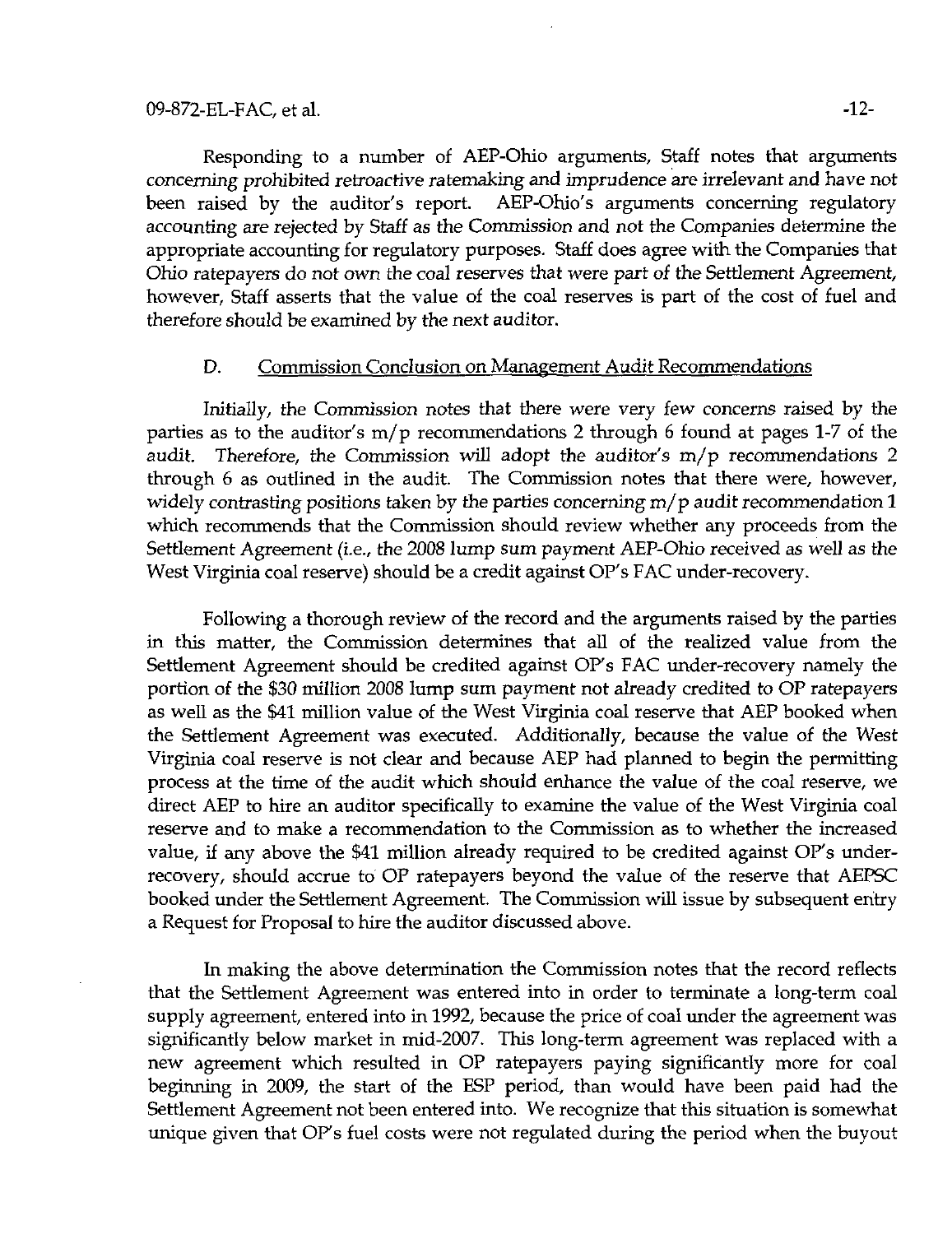### 09-872-EL-FAC, et al. -13-

occurred and the benefits booked yet the value was realized from coal that should have been delivered during the ESP period. While we do not find any motivation by AEPSC to transfer value from ratepayers during the ESP to an earlier date, nevertheless, the longterm coal agreement was an OP asset for which the value would have flowed through to OP ratepayers through the ESP period but for the extraordinary circumstances related to the early contract termination. Given these factors, we agree with Staff that, in order to determine the real economic cost of coal used during the audit period, more of the value realized by AEP for entering into the Settlement Agreement should flow through to OP ratepayers through a credit to OP's under-recovery and deferrals.

Citing to the ESP cases (Case Nos. 08-917-EL-SSO and 08-918-EL-SSO, Opinion and Order, March 18, 2009, at pages 14-15) and an earlier entry in this proceeding, AEP-Ohio argues that the Commission limited the audit period and the prudence review in this case to 2009 procurement activities and that the only relevant factor is the price the Companies paid for coal during 2009. The Commission disagrees. Contrary to the Companies argument, the Commission is not seeking to reach into another audit period in order to modify rates charged during the audit period but rather is rendering its decision in order to match the revenues and benefits incurred during the audit period. Nor has the Commission found that entering into the Settlement Agreement was imprudent. Again, the Commission is only finding that to determine the real economic cost of coal during the audit period, the Commission must consider both the revenues and the benefits received by the Companies pursuant to the Settlement Agreement and not rely solely on the price paid for coal during 2009. AEP-Ohio further claims that the parties in this case are attempting to illegally relitigate the FAC baseline established in the ESP cases. AEP-Ohio's claims are without merit as the Commission has not adjusted the baseline for the 2009 period as decided in the Companies ESP cases. Rather, the Commission, in this case, is engaging in a reconciliation and accounting which was explicitly contemplated by the ESP cases in future FAC proceedings. Otherwise, there would be no rationale for undertaking an annual audit. In this case, the Commission is making an accounting adjustment to recognize extraordinary events affecting 2009 costs such that the Companies 2009 real costs will be comparable to the proxy baseline selected in the ESP proceedings.

AEP-Ohio's arguments concerning the applicability of Keco and Lucas Cty. are likewise unavailing. According to the Companies, any attempt to credit amounts booked in 2008 during the prior rate plan would violate the longstanding prohibition against retroactive ratemaking established in Keco. However, Keco does not apply in this situation. The Commission is not considering modifying a previous rate established by a Commission order through the ratemaking process as the Court considered in Keco. Rather, the Commission, by ordering the Companies to credit more of the proceeds from the Settlement Agreement to OP's deferral balance, is establishing a future rate based upon the real cost of the coal used by the Companies to generate electricity during the 2009 FAC audit period. The proceeds AEP-Ohio received for entering into the Settiement Agreement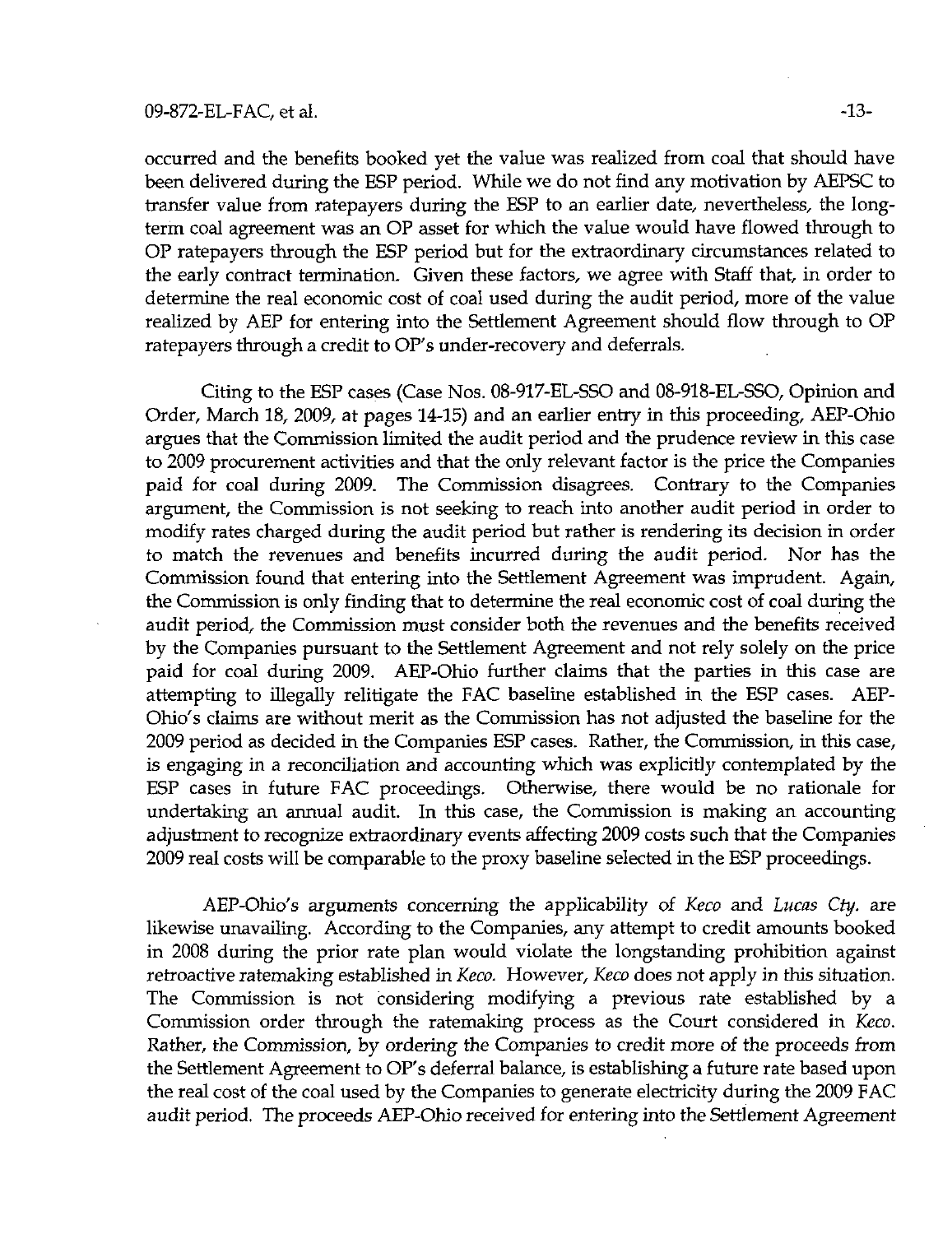#### 09-872-EL-FAC, et al.  $-14-$

are but one of the components which impact the Companies cost to provision electricity during 2009. Likewise, Lucas Cty. does not apply to the present situation. In Lucas Cty., the Court held that the Commission was not statutorily authorized to order a refund of, or credit for, charges previously collected by a public utility where those charges were calculated in accordance with an experimental rate program which has expired. As noted above, the Commission has not made a determination modifying the rate the Companies collected during 2009. Additionally, there is no experimental rate program involved in the current case. Thus, Lucas Cty. does not apply in this matter.

As to any benefits associated with the delivery shortfall agreement and the contract support agreement that OCC and lEU-Ohio assert should also be factored into the Companies FAC under-recovery, the Commission determines that any effect these agreements may have had on AEP-Ohio's fuel costs, if any, would appear to apply in time periods outside of the current audit. Therefore, while those agreements may be examined by a future audit, those agreements wiU not be further examined as part of the current audit.

## IV. Financial Audit Recommendations

The audit report also included six financial audit recommendations. In the first recommendation, the auditors submit that the FAC workbooks should be modified to include explanations that identify and/or explain differences between includable FAC amounts recorded in the general ledger versus includable FAC amounts derived fiom other sources (e.g., Monthly Purchase Summary Reports), Additionally, these explanations should also apply to issues such as timing differences and/or prior period adjustments. The second recommendation is that CSP and OP should include the reconciliation of the fuel and purchased power accounts that have been designated as includable FAC costs with the monthly FAC workbooks, to facilitate a clear audit trail. The third financial audit recommendation is that the Companies overall should provide a better audit trail for tracing costs. Fourth, the auditors suggest that the Commission may want to have AEP-Ohio explain further how the four generating units designated as "must run" units by PJM are affecting the costs that are recoverable in the FAC. The fifth financial audit recommendation is that the Companies should update and/or modify its systems in order to better indicate hourly or 24-hour dispatch costs and off-system sales cost information related to forced outages.

AEP-Ohio witness Dooley testified that the Companies agree with and plan to implement the auditors recommendations regarding financial audit items 1, 2, and 3 (Co. Ex. 1 at 6). The Companies' witnesses did not specifically address financial audit recommendations 4 and 5. The Companies otherwise did acknowledge, however, that AEP-Ohio agreed with and planned to implement the financial audit recommendations as clarified in the Companies' testimony (Cos. Brief at 51).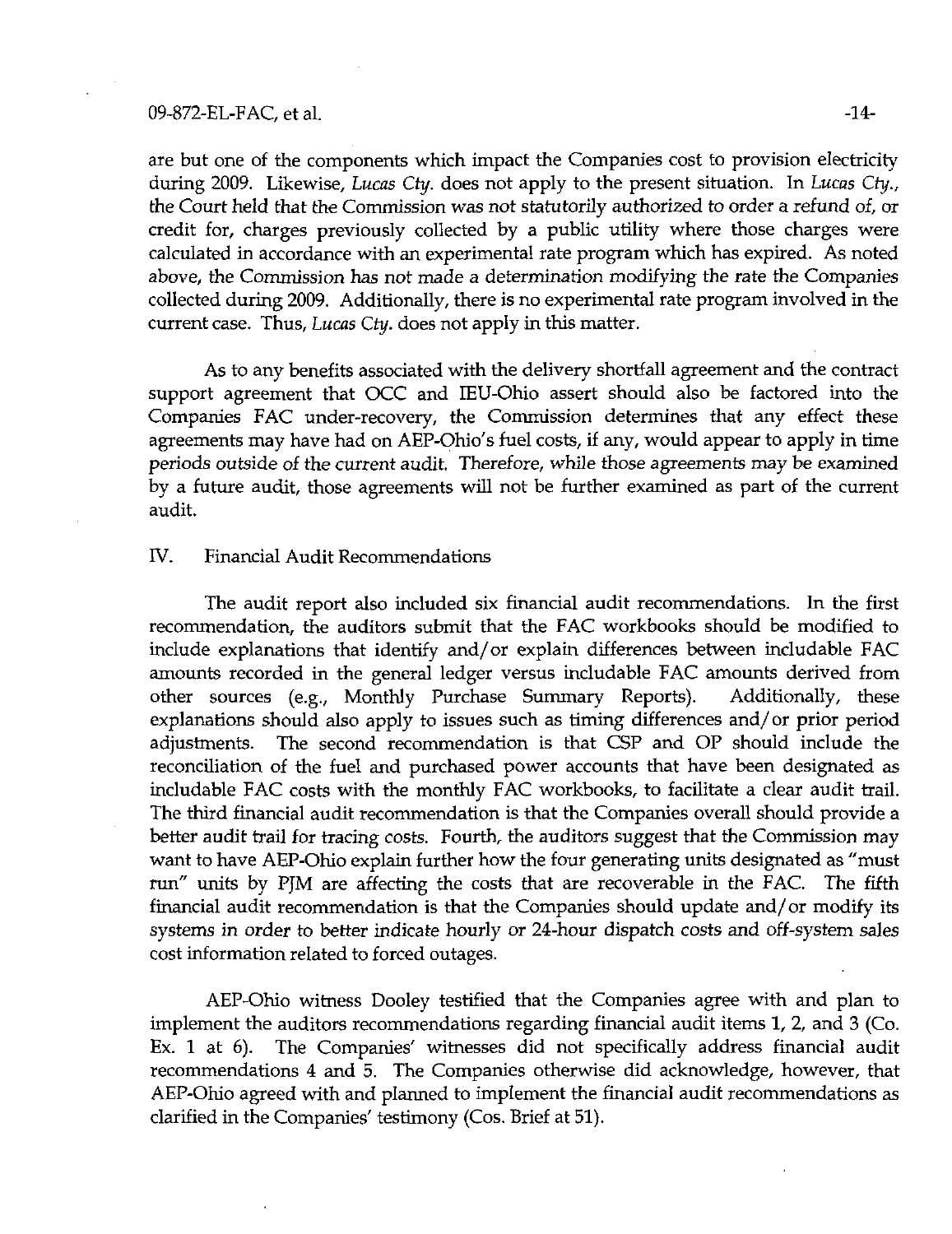As AEP-Ohio does not challenge financial audit recommendations 1 through 5, the Commission will adopt such recommendations made in the audit report.

The final financial audit recommendation involves the River Transportation Division (RTD) and has 10 sub-components. The audit report suggests that RTD should respond to the following prior to the next audit and that the next auditor should review the results of this additional information:

- (a) RTD should be required to explain and justify the rationale of the Net Investment Base and Cost of Capital Billing Adder formula presented in EVA 4-5, Confidential Attachments 1 and 2.
- (b) RTD should be required to provide a procedure for updating the cost of capital and the Return on Equity (ROE) component that is commensurate with the risk of the operation.
- (c) An Over Collection by RTD indicates that RTD collected too much from the affiliated companies for barge operations in a particular year. The Over Collection should be a subtraction fiom the Investment Base (rather than an addition to RTD's expenses).
- (d) RTD shoxild provide documentation that it corrected its calculation of the 2008 Working Capital Requirement and the 2009 Working Capital Requirement and the resulting credits \$43,314 (2008) and \$45,117 (2009) to RTD's customers were recorded in its 2<sup>nd</sup> Quarter's 2010 true up and credited to the operating companies in August 2010. OP's portion of these credits is \$15,298 (2008) and \$17,325 (2009).
- (e) Balance Sheet items such as Prepayments, Materials and Supplies inventory and Other Current and Accrued Liabilities, if considered in developing a utility's rate base, are typically added or subtracted on a 13-month average balance basis. RTD should be required to explain why its current methodology of dividing balance sheet items (such as prepayments, materials and supplies inventory, and other current and accrued liabilities) by eight to derive the Investment Base is a reasonable and appropriate method.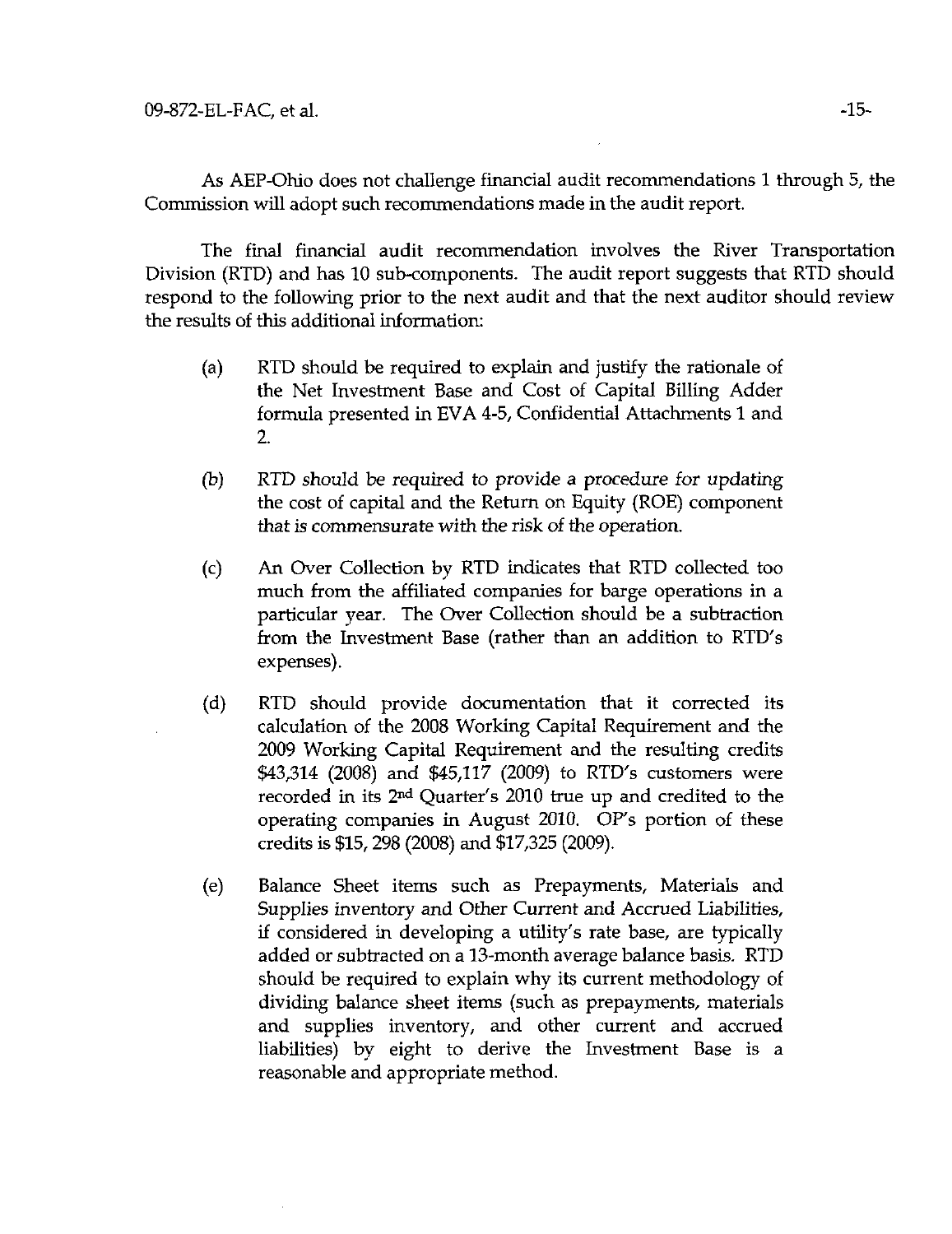- (f) OP, RTD and other AEP affiliates that utilize the RTD should work together to revise the RTD formula to conform with generally accepted public utility industry rate base and ratemaking standards. OP should report quarterly concerning the progress of these efforts by including a description of progress made in its quarterly FAC filings.
- (g) The details of RTD charges including, but not limited to, Other Administration Expenses and "AEP Admin Charges" such as those provided by AEP in response to LA 7-17, should be reviewed in detail in the next audit period.
- (h) RTD should prepare a justification for how RTD's income tax expense and Accumulated Deferred Income Taxes are handled.
- (i) RTD should explain the Accumulated Deferred Income Taxes (ADIT) amounts on its Balance Sheet and identify any amounts and components related to the use of accelerated tax depreciation.
- (j) To the extent that RTD has cost-free capital in the form of ADIT related to the use of accelerated tax depreciation (which would typically be associated with credit-balance ADIT amounts), RTD should prepare an explanation why that cost-free capital should not be subtracted in deriving the Investment Base, similar to how ADIT balances would be subtracted in deriving a utility's rate base.

Regarding financial audit recommendations 6a, 6e, 6f, and 6j, the Companies state that, although the current treatment is a reasonable approach, AEP-Ohio is willing to have the RTD division amend its calculation to be in accordance with the traditional base treatment recommended by the audit report starting January 1, 2011 (Co, Ex. 3 at 11). Financial audit recommendation 6b is unnecessary, says AEP-Ohio, because there is already a procedure in place for updating the cost of capital and Return on Equity component commensurate with the risk (Id.). AEP-Ohio witness Nelson testified that the ROE is adjusted on January 1 each year to the return allowed by FERC. In the absence of a recent FERC order, the ROE becomes that established by the Indiana Utility Regulatory Commission in its most recent order (Id. at 11-12). Regarding financial audit recommendations 6c and 6d, the Companies explain that RTD has made all necessary changes to correct the Working Capital Requirement for 2008 and 2009 and will appropriately credit the applicable operating companies including OP. Documentation will be available for the next audit states AEP-Ohio (Co. Ex. 1 at 6). Similarly, the Companies have no objections to financial audit recommendations 6g, 6h, and 6i. AEP-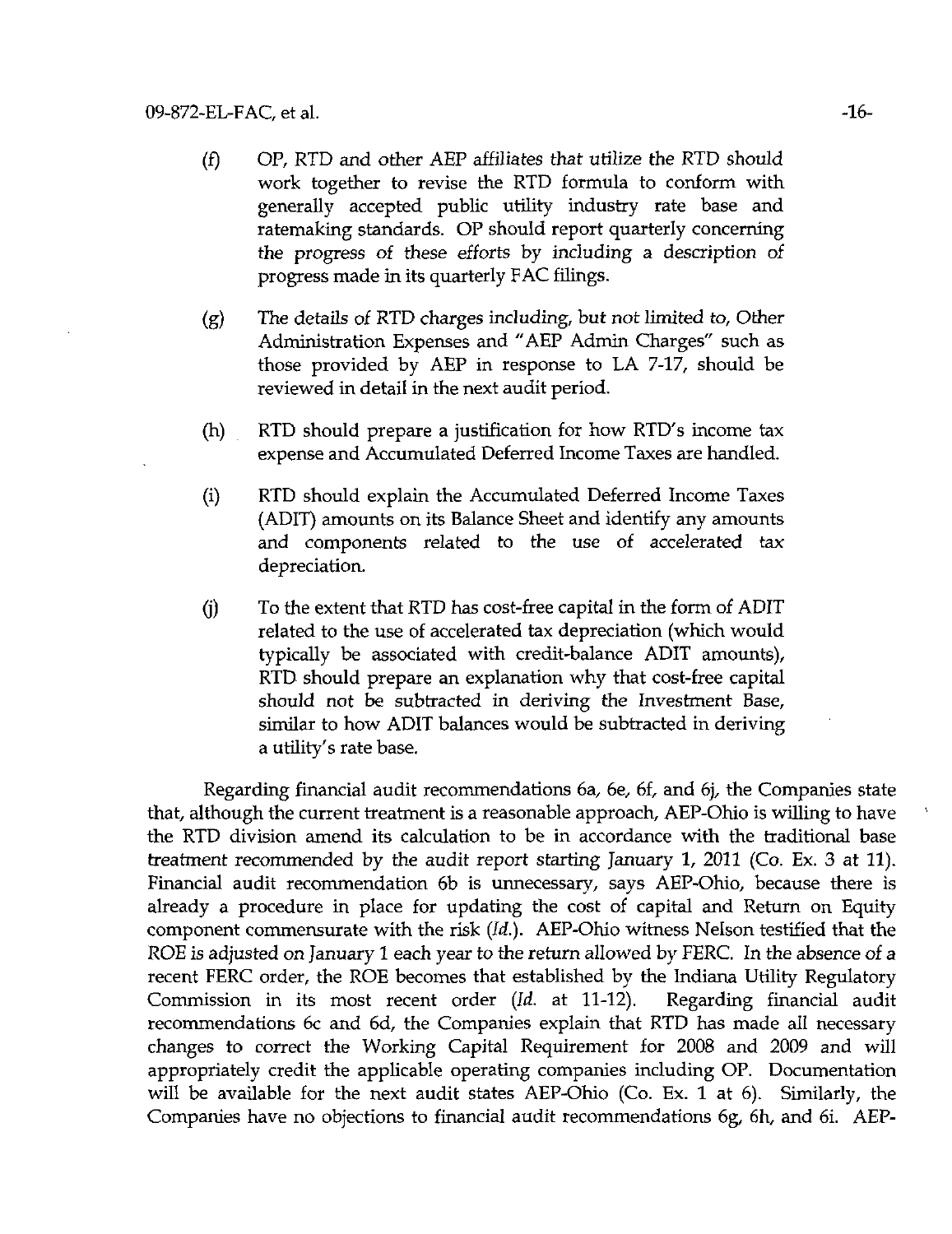Ohio comnnits that the necessary explanations will be available for the next audit (Co. Ex, 1 at 6-7; Co. Ex. 3 at 12).

Generally, the Companies agree with and plan to implement financial audit recommendations 6a through 6i. Regarding financial audit recommendation 6b, the Companies have adequately explained and thus have complied with the auditors' recommendation. Therefore, no further action is required by the Companies on financial audit recommendation 6b. The Commission adopts as its determinations in this matter, financial audit recommendations 6a through 6i with the exclusion of recommendation 6b discussed in the preceding sentence.

# V. Ormet stipulation

Rule 4901-1-30, Ohio Administrative Code, authorizes parties to Commission proceedings to enter into a stipulation. Although not binding on the Commission, the terms of such an agreement are accorded substantial weight. Consumers' Counsel v. Pub. Util Comm. (1992), 64 Ohio St.3d 123,125, citing Akron v. Pub. Util. Comm. (1978), 55 Ohio St.2d 155. This concept is particularly valid where the stipulation is unopposed by any party and resolves all issues presented in the proceeding in which it is offered.

The standard of review for considering the reasonableness of a stipulation has been discussed in a number of prior Commission proceedings. Cincinnati Gas & Electric Co., Case No. 91-410-EL-AIR (April 14, 1994); Western Reserve Telephone Co., Case No. 93-230- TP-ALT (March 30, 1994); Ohio Edison Co., Case No. 91-698-EL-FOR et al. (December 30, 1993); Cleveland Electric Ilium. Co., Case No. 88-170-EL-AlR (January 30,1989); Restatement of Accounts and Records (Zimmer Plant), Case No. 84-1187-EL-UNC (November 26, 1985). The ultimate issue for our consideration is whether the agreement, which embodies considerable time and effort by the signatory parties, is reasonable and should be adopted. In considering the reasonableness of a stipulation, the Commission has used the following criteria:

- (1) Is the settlement a product of serious bargaining among capable, knowledgeable parties?
- (2) Does the settlement, as a package, benefit ratepayers and the public interest?
- (3) Does the settlement package violate any important regulatory principle or practice?

The Ohio Supreme Court has endorsed the Commission's analysis using these criteria to resolve issues in a manner economical to ratepayers and public utilities. Indus. Energy Consumers of Ohio Power Co. v. Pub. Util. Comm. (1994), 68 Ohio St.3d 559, citing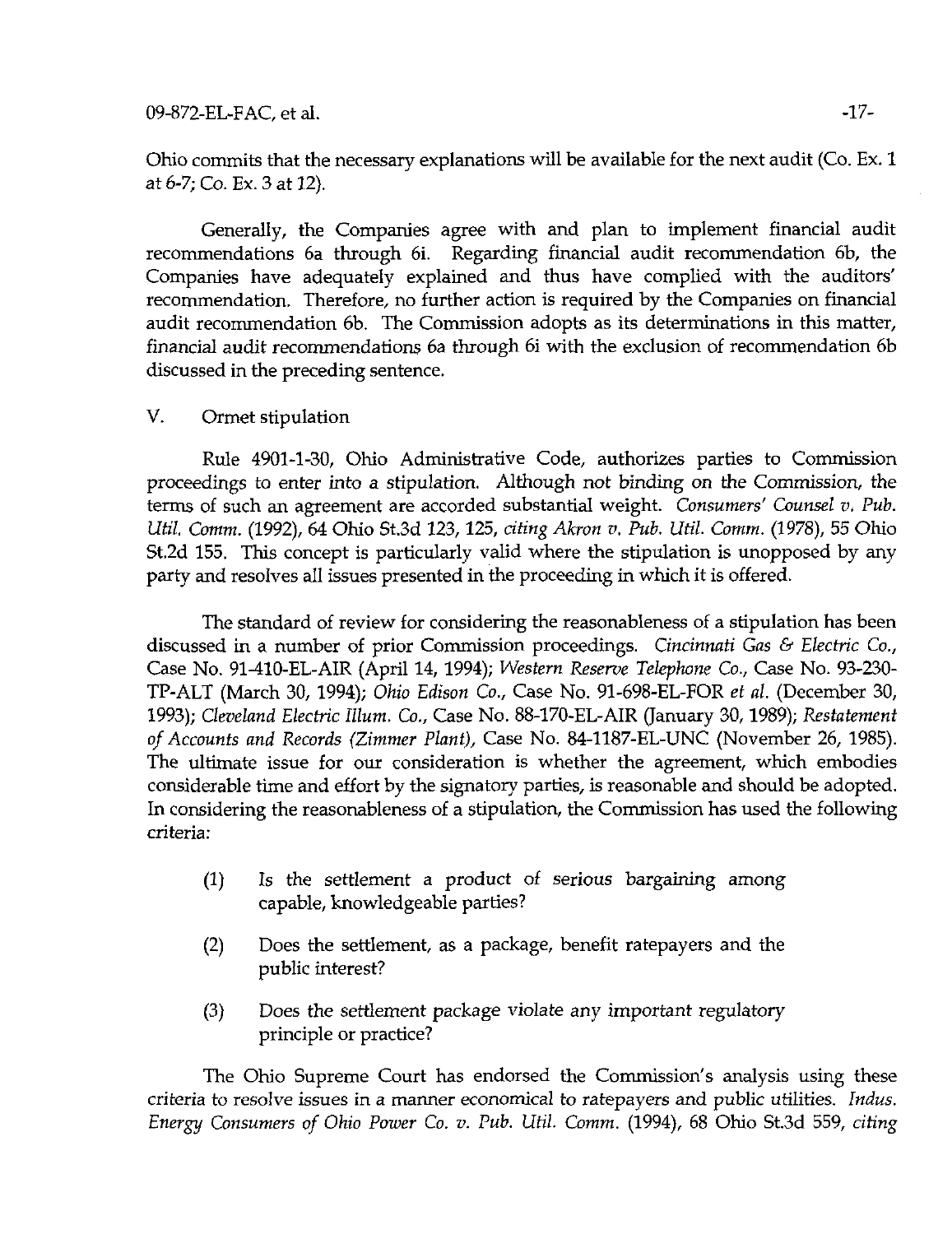# 09-872-EL-FAC, et al. 48-

Consumers' Counsel, supra, at 126. The court stated in that case that the Commission may place substantial weight on the terms of a stipulation, even though the stipulation does not bind the Commission (Id.).

We find that the Ormet stipulation entered into by the stipulating parties is reasonable and should be adopted. In making this determination, the Commission notes that the Ormet stipulation is a product of serious bargaining among capable, knowledgeable parties and is the product of an open process. Moreover, as a package, the Ormet stipulation benefits ratepayers and furthers the public interest as a more thorough examination involving the collection of deferrals and carrying charges associated with the provision of service to Ormet is already the subject of a pending case before the Commission in In the Matter of the Application of Columbus Southern Power and the Ohio Power Company to Recover Commission-Authorized Deferrals Through each Company's Fuel Adjustment Clause, Case No. 09-1094-EL-FAC (09-1094). Therefore, a detailed examination of the complex issues surrounding AEP-Ohio's provision of service to Ormet, the largest, most energy-intensive customer that the Companies serve in Ohio, does not have to be considered in this proceeding. Finally, the Commission finds that there is no evidence that the stipulation violates any important regulatory principle or practice and, therefore, the stipulation meets the third criterion. Accordingly, the Ormet stipulation is approved.

### FINDINGS OF FACT AND CONCLUSIONS OF LAW:

- (1) CSP and O? are public utilities under Section 4905,02, Revised Code, and are subject to the jurisdiction of this Commission.
- (2) These cases relate to the Commission's review of CSP and OP's fuel costs during the period from January 1, 2009, through December 31, 2009.
- (3) By entry issued January 7, 2010, the Commission selected EVA to perform CSP and OP's audit for the period of January 1, 2009, through December 31, 2009. On May 14, 2010, EVA filed its audit report.
- (4) On January 7, 2010, lEU-Ohio, OCC, and Ormet were granted intervention in these cases.
- (5) A hearing in these matters was held on August 23 and August 24,2010.
- (6) Briefs and reply were filed on September 23, 2010, and October 15, 2010, respectively.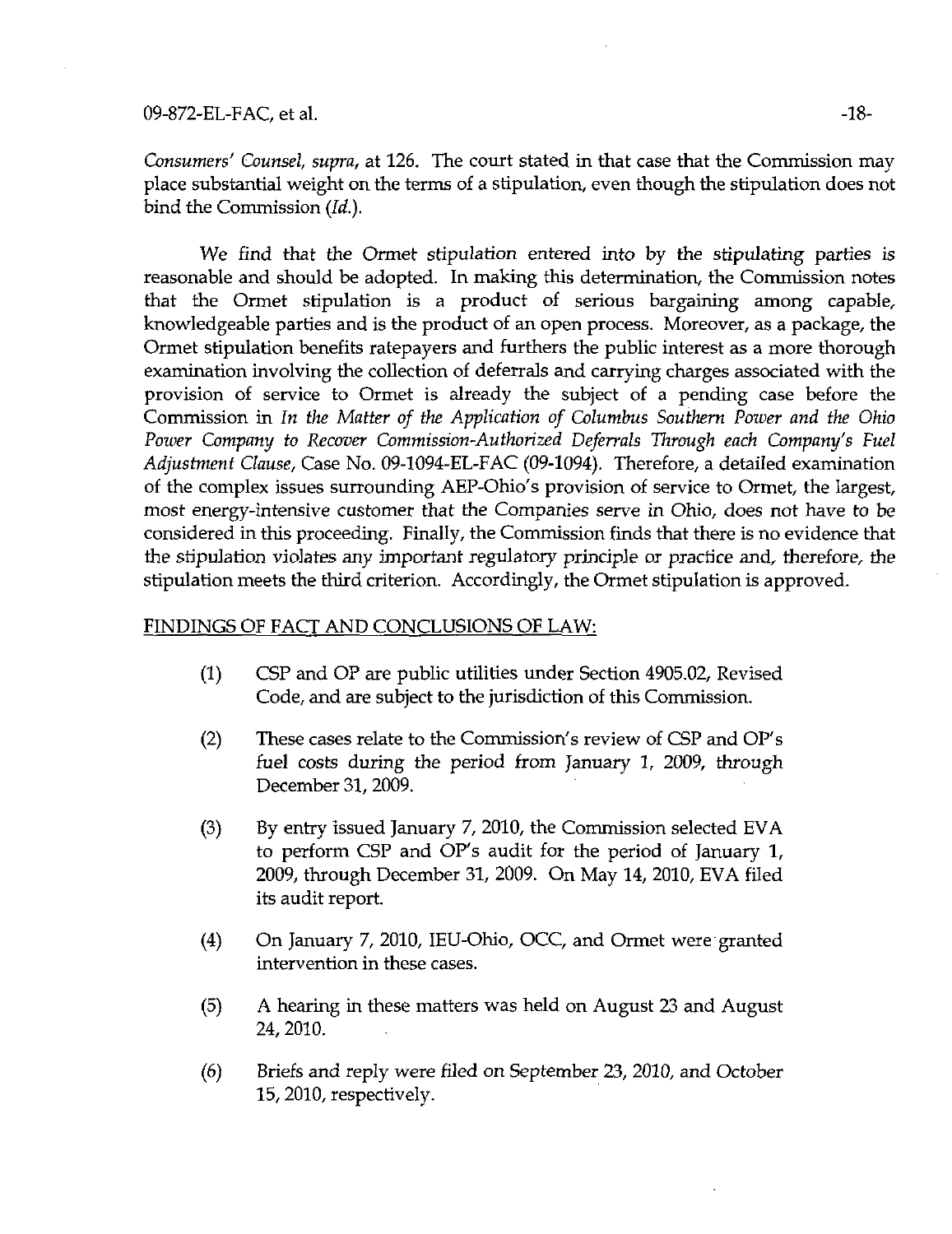(7) At the hearing, a stipulation was submitted acknowledging that a determination on the collection of deferrals and carrying charges associated with an Ormet Interim Agreement is the subject of a pending case before the Commission and that the issues associated with the Ormet Interim Agreement would be addressed in that proceeding. The stipulation was signed by AEP-Ohio, Staff, OCC, lEU-Ohio, and Ormet. The stipulation meets the criteria used by the Commission to evaluate stipulations, is reasonable, and should be adopted.

### ORDER:

It is, therefore,

ORDERED, That the Companies credit OP's FAC under-recovery as discussed herein. It is, further,

ORDERED, That the Companies hire an auditor as discussed herein. It is, further,

ORDERED, That the stipulation entered into by AEP-Ohio, Staff, OCC, lEU-Ohio, and Ormet be adopted and approved. It is, further,

ORDERED, That AEP-Ohio take all necessary steps to carry out the terms of this opinion and order. It is, further,

ORDERED, That nothing in this opinion and order shall be binding upon the Commission in any future proceeding or investigation involving the justness or reasonableness of any rate, charge, rule, or regulation. It is, further.